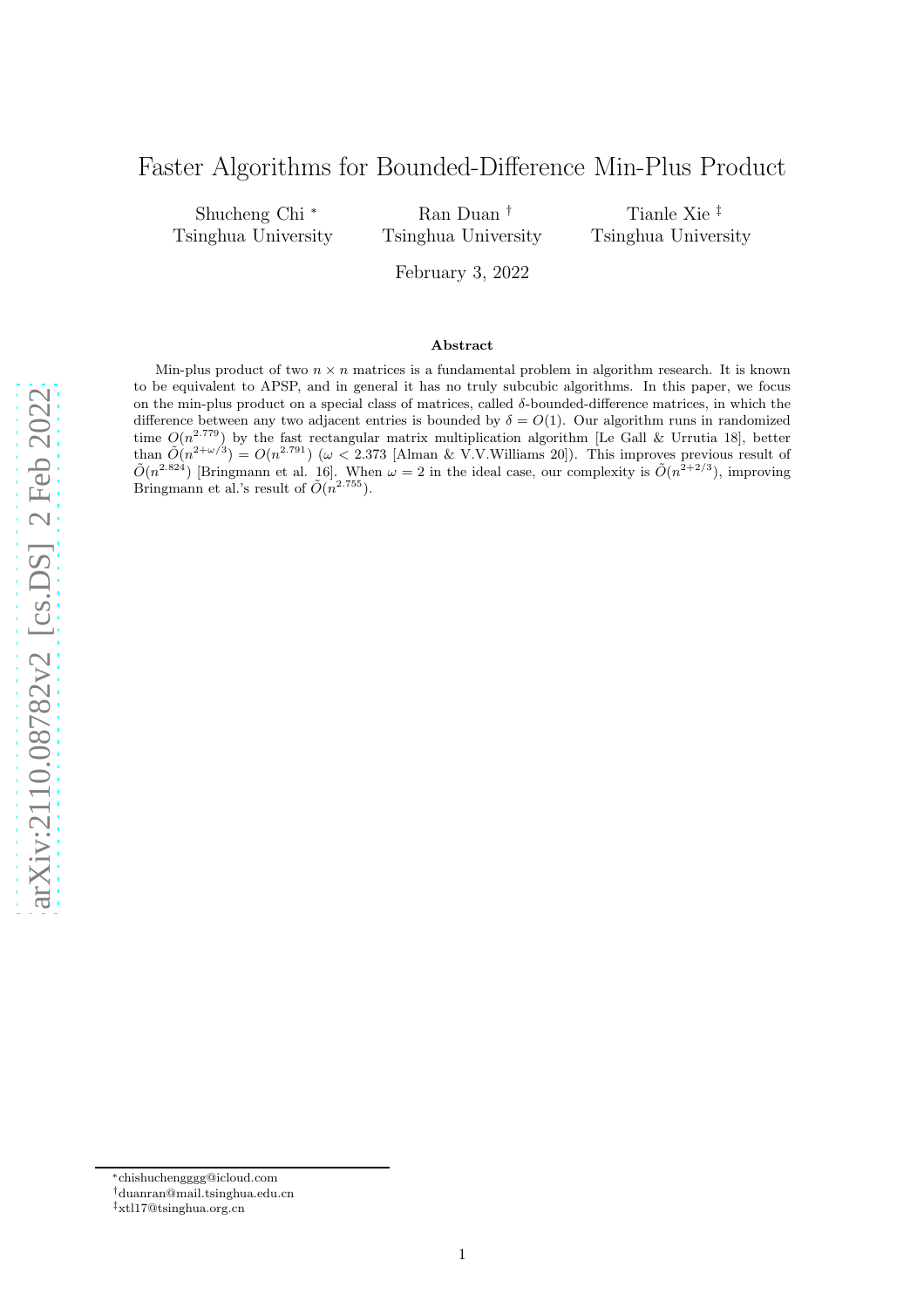## 1 Introduction

The min-plus product C of two matrices A and B with sizes  $a \times b$  and  $b \times c$ , denoted by  $C = A \star B$ , is an  $a \times c$ matrix where  $C_{i,j} = \min_{1 \leq k \leq b} \{A_{i,k} + B_{k,j}\}\.$  Solving the min-plus product of two  $n \times n$  square matrices is asymptotically equivalent to all pair shortest path (APSP) problem. Finding faster algorithms for APSP (so for min-plus product) has been a major problem for computer scientists. Recent breakthroughs include the one by Williams [\[16\]](#page-11-0), which works in time  $O(n^3/c^{\sqrt{\log n}})$ . However, it still remains open whether there exists a truly subcubic algorithm (i.e. running in time  $O(n^{3-\epsilon})$  for some  $\epsilon > 0$ ) for APSP.

Fortunately, there are some existing truly subcubic algorithms for min-plus product when the structure of matrices is refined, and many of them can be transformed into subcubic algorithms for APSP in some situations. Noga Alon et al. [\[2\]](#page-11-1) show that when the entries in the  $n \times n$  matrices are integers with absolute value smaller than W, the min-plus product can be solved in time  $\tilde{O}(n^{\omega} \cdot W)$ . Here  $\omega < 2.373$  is the cost of square matrix multiplication [\[6,](#page-11-2) [1\]](#page-11-3). This result indicates a subcubic algorithm for min-plus product on square matrices when the elements are not larger than  $O(n^{3-\omega-\epsilon})$ , for  $\epsilon > 0$ .

Bringmann et al. [\[3\]](#page-11-4) give a subcubic algorithm for min-plus product on bounded-difference matrices, which is defined as

**Definition 1.** A matrix is called  $\delta$ -bounded-difference if it satisfies that the difference between any two adjacent entries is bounded by δ. When  $\delta = O(1)$ , we call them bounded-difference matrices for brevity. Formally, A  $\delta$ -bounded-difference matrix X satisfies that for all i, j, (when the elements are in X)

$$
|X_{i,j} - X_{i,j+1}| < \delta,
$$
  

$$
|X_{i,j} - X_{i+1,j}| < \delta.
$$

Their algorithm [\[3\]](#page-11-4) runs in time  $\tilde{O}(n^{2.824})$ , given  $\omega < 2.373$  [\[1\]](#page-11-3). They also provide algorithm for released structure of bounded-difference matrices: either row or column of one matrix is bounded-difference.

Another significant work by Williams and Xu [\[18\]](#page-11-5) provides an algorithm on less structured matrices. If two  $n \times n$  matrices A and B satisfy that their entries are integers within  $poly(log n)$  bits, and B can be divided into  $n^{\delta} \times n^{\delta}$  blocks with W-approximate rank at most  $d = O(1)$ , then given the rank decompositions, we can calculate the min-plus product in time  $\tilde{O}\left(n^{3-\frac{\delta}{(d+1)/2}}+W^{1/4}n^{(9+\omega)/4}\right)$ .

### 1.1 Our Result

Let  $\omega$  denote the exponent of time complexity of square matrix multiplication. For two rectangular matrices of sizes  $n^a \times n^b$  and  $n^b \times n^c$ , denote the time complexity for multiplying them by  $\tilde{O}(n^{\omega(a,b,c)})$ . A current result on matrix multiplication gives  $\omega < 2.373$ , provided by Alman and V.V. Williams [\[1\]](#page-11-3).

The main result of this paper is a faster algorithm for computing min-plus product on bounded-difference matrices.

**Theorem 2.** There is an algorithm to solve the min-plus product of any two bounded-difference  $n \times n$  matrices, which works in randomized time  $\tilde{O}(n^{2+\omega/3}) = \tilde{O}(n^{2.791})$ , for  $\omega < 2.373$  [\[1\]](#page-11-3). By rectangular matrix multiplication algorithms [\[10\]](#page-11-6), the running time can be improved to  $\tilde{O}(n^{2.779})$ .

Our algorithm is faster than the one given by Bringmann et al. [\[3\]](#page-11-4). Another point is that the time complexity can be expressed in a clearer form on  $\omega$ .

Min-plus product on bounded-difference matrices has many applications in practice, and on many interdisciplinary scenarios. [\[3\]](#page-11-4) has shown that the scored parsing and language edit distance for context-free grammars, the RNA-folding problem in biology, and the optimum stack generation problem can all be reduced to min-plus product for bounded-difference matrices.

#### 1.2 Overview of our algorithms

In this paper we first introduce a simpler version of our algorithm, which only partition the matrices once. Then we make the algorithm faster by recursively partition the matrices. Let  $A, B$  be two  $n \times n$  boundeddifference matrices and we want to compute  $C = A \star B$ . To make the overview clearer, we assume  $\omega = 2$ .

The basic algorithm. As in [\[3\]](#page-11-4), in the beginning we divide the matrices A, B into blocks of size  $n^{0.1} \times n^{0.1}$ . The upper-left entry in each block is considered as the representative entry in that block, and since the matrix is bounded-difference, we can approximately think that the entries in each block have similar values. We can thus calculate approximate results for all entries in C in  $O(n^{2.7})$  time, and what remains is to get the exact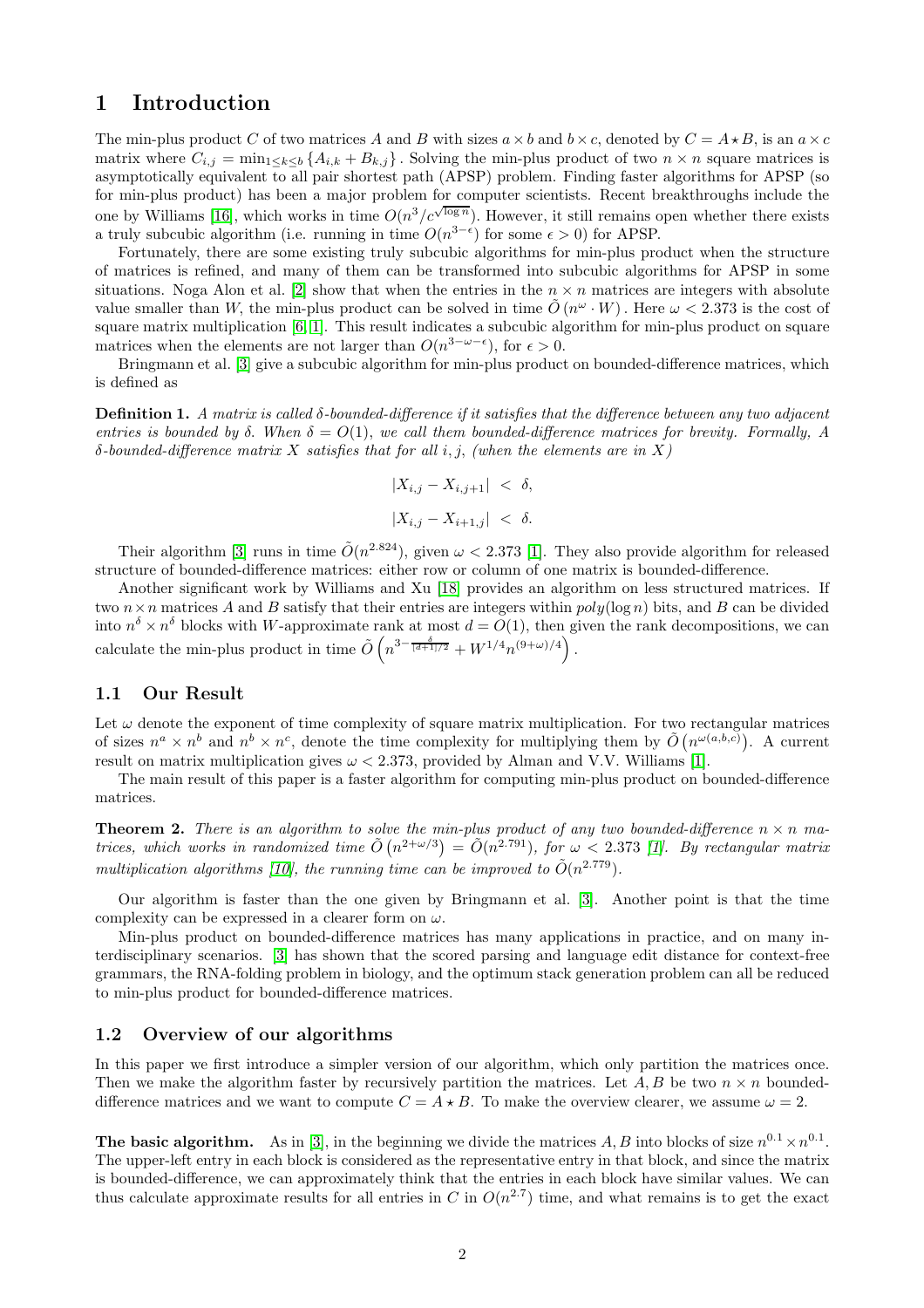C. A concept we need here is the candidate set. Intuitively, from the approximate solution, we can find the candidate set  $K(i, j)$  composed of blocks which may contain the entries k that gives  $C_{i,j} = A_{i,k} + B_{k,j}$ . We can judge whether an block is in the candidate set only by the representative elements of blocks. If the candidate set is small  $(*n*<sup>0.6</sup>)$ , we just need to enumerate all of its entries to find the optimal one. The time is  $O(n^{2.7})$ , since there are  $O(n^{1.8})$  blocks in C and trivial computation of each block takes  $O(n^{0.3})$  time. For the remaining large candidate sets, we randomly sample  $\tilde{O}(n^{0.3})$  columns in A, and for every sampled column, reduce all elements in A by that column. Since each of the remaining candidate sets is larger than  $n^{0.6}$ , with high probability we have selected at least one column for every block of  $C$  which is in its candidate sets.

Inspired by [\[9\]](#page-11-7), for a randomly chosen column r, the matrices  $A^r$ ,  $B^r$  are constructed by  $A_{i,k}^r = A_{i,k} - A_{i,r}$ and  $B_{k,j}^r = B_{k,j} - B_{r,j}$ . If r is in the candidate set for the block of  $C_{i,j}$ , the blocks  $A_{i,k}^r$  and  $B_{k,j}^r$  possibly leading to a correct value in C should sum up to a value close to zero. We call such pairs of blocks "diametric blocks". Further we define segment in A as a set of blocks in the same columns that contain values in a small range, and similarly diametric segments in rows of  $B$  are defined. An important observation here is that based on the bounded-difference property, we can treat the relationship of diametric as an almost one-to-one map (by duplicating each entries no more than three times which does not affect the asymptotic time complexity).

Our task now is to calculate the min-plus product of each pairs of diametric segments. We call a segment "large" if it contains >  $n^{0.6}$  blocks, then the total number of large segments is  $O(n^{1.2})$ . Let  $A', B'$  be two matrices of size  $n \times n^{1.3}$  and  $n^{1.3} \times n$  respectively (of  $n^{0.9} \times n^{1.2}$  and  $n^{1.2} \times n^{0.9}$  blocks) and each large segment in  $A^r$  is allocated to a separate column of blocks in  $A'$ , and its diametric segment in  $B$  is put in the corresponding row of blocks in  $B'$ . Then we can transform the entries of the new matrix to small values (between  $-O(n^{0.1})$ ) and  $O(n^{0.1})$ ), and compute the matrix product of the two matrices of polynomials. The running time is  $O(n^{2.4})$  for each r, so  $O(n^{2.7})$  in total.

However, for small segments of  $A^r$ , if we randomly allocate them to  $A'$ , it is possible that two segments collide in the same column. We handle this by polynomials: two polynomials simply adds up in a collision. But if we calculate the matrix product of  $A'$  and  $B'$  with polynomial entries, we will get many terms coming from unwanted collisions. Now what remains is to deal with the collisions. However, since we randomly allocate the segments, the collisions are fairly evenly distributed in the result  $C' = A' \cdot B'$ , and we can see that each block in C' will get  $O(n^{0.6})$  collisions in expectation. And for every block in C, we only need to compute it in one of the sampled r, so subtracting collisions for all the  $O(n^{1.8})$  blocks takes  $\tilde{O}(n^{1.8+0.6+0.3}) = \tilde{O}(n^{2.7})$ time, where every collision of blocks is computed in the trivial way in  $O(n^{0.3})$  time. Finding collisions are also done in the trivial way.

The improved recursive algorithm. The improved recursive algorithm working in time  $\tilde{O}(n^{2+2/3})$  follows the structure of the basic algorithm. However, more delicate techniques are applied. The core idea here is some kind of recursion: we can divide blocks into halves repeatedly, until each block has a good property or it is of constant size. This procedure takes no more than  $O(\log n)$  iterations.

First we can partition the matrices into blocks of size  $n^{1/3} \times n^{1/3}$ , and in every iteration each block is divided into 4 sub-blocks. In every iteration if the size of the candidate set is larger than  $n^{2/3}$ , we compute it by the sampling procedure in the previous algorithm (for the current block size). If the size of the candidate set is no larger than  $n^{2/3}$ , we find the candidate set for smaller blocks, which can be done by simply enumerate all blocks in the current candidate sets, until in some iteration the candidate set becomes larger than  $n^{2/3}$ . If the candidate set is still small when the block size reaches constant, we can compute it by exhaustive search.

The main problem for this procedure is how to find the collisions when block size becomes smaller, since exhaustive search will cost more. We design a more careful recursive allocation method so that each time we only need to find collisions inside the collisions of larger blocks.

#### 1.3 Related work

There are already many graph algorithms that can be accelerated by fast matrix multiplication. The all-pair shortest path problem for unweighted undirected graphs can be solved in  $\tilde{O}(n^{\omega})$  time [\[14\]](#page-11-8), while the time complexity for APSP in unweighted directed graphs is  $\tilde{O}(n^{\mu})$  [\[20\]](#page-12-0), where  $\mu < 0.5286$  is closely related to rectangular matrix multiplication algorithms [\[10\]](#page-11-6). The dominance product has algorithm with complexity  $O(n^{(3+\omega)/2}) = O(n^{2.686})$  [\[13\]](#page-11-9), and has been slightly improved by rectangular matrix multiplication [\[19\]](#page-12-1). The complexity of  $O(n^{(3+\omega)/2})$ , which is the exponential "middle point" between cubic time and FMM, is the current time complexity for many problems, such as all-pair bottleneck path [\[15,](#page-11-10) [7\]](#page-11-11), all-pair non-decreasing path [\[17,](#page-11-12) [8\]](#page-11-13), approximate APSP without scaling [\[4\]](#page-11-14). Recently, solving linear program is also shown to have current running time same as FMM [\[5,](#page-11-15) [11\]](#page-11-16).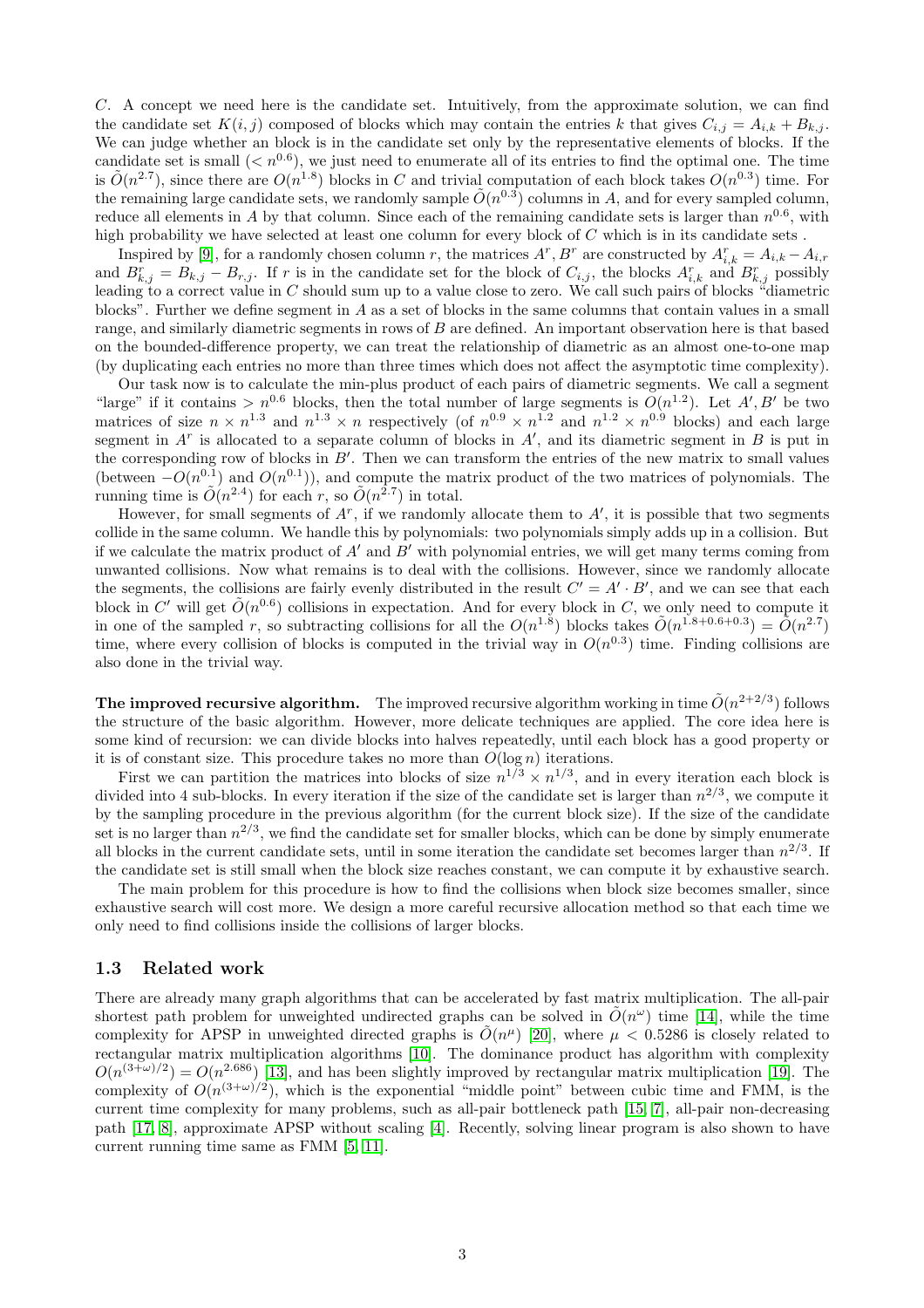#### 1.4 Structure of our paper

The structure of this paper goes as follows. We first introduce a preliminary version of our algorithm in Section [2.](#page-3-0) This algorithm works in randomized time  $O(n^{2.7})$  if  $\omega = 2$  and  $\tilde{O}(n^{2.8062})$  by fast rectangular matrix multiplications [\[12,](#page-11-17) [10\]](#page-11-6). This basic algorithm contains most of the techniques we apply in our algorithms, and by itself it is fast and worth exploring. Then the ultimate version of our algorithm appears in Section [3,](#page-8-0) which works in time  $\tilde{O}(n^{2+\omega/3})$ .

## <span id="page-3-0"></span>2 Basic algorithm

In this section, we examine the min-plus product of two  $\delta$ -bounded difference matrices with size  $n \times n$ . We denote these two matrices as  $A$  and  $B$ , and the min-plus product of them as  $C$ . For brevity, we consider only the case where n is an integer power of two; further, for brevity we assume all powers  $n<sup>q</sup>$  be integer powers of two.

As in [\[3\]](#page-11-4), we take a constant  $\alpha \in (0,1)$  and divide the matrices A, B into  $n^{\alpha}$  rows and  $n^{\alpha}$  columns, so there are in total  $n^{2\alpha}$  blocks of small matrices with size  $n^{1-\alpha} \times n^{1-\alpha}$ . We also divide  $[n] = \{1, 2, \cdots, n\}$  into intervals of length  $n^{1-\alpha}$ . For an index i, we define  $I(i)$  as the interval of length  $n^{1-\alpha}$  it lies in, and i' be the first element in the interval  $I(i)$ , which is called the *representative element* of the interval. As a result, for any element  $A_{i,j}$  in matrix A,  $A_{i',j'}$  denotes the upper-left element of the small matrix block it lies in, and call it the *representative element* of the small matrix block. We denote  $[n]'$  as the set of all representative elements in  $[n]$ , i.e.,  $[n]' = \{1, n^{1-\alpha}+1, 2n^{1-\alpha}+1, \cdots, n-n^{1-\alpha}+1\}$ . Further, note that  $A_{I(i),I(j)}$  is the small matrix block where  $A_{i,j}$  is located, and also  $A_{I(i),I(j)} = A_{I(i'),I(j')}$ .

We construct the approximation matrix  $\tilde{C}$  of the matrix C as follows.

$$
\tilde{C}_{i,j} = \min_{k' \in [n]} \{ A_{i',k'} + B_{k',j'} \}.
$$

In fact, in this step we can only consider the representative elements of each small matrix block of  $\tilde{C}$  to estimate the solution of the original problem by computing the min-plus product of two  $\delta n^{1-\alpha}$ -bounded difference matrices with size  $n^{\alpha} \times n^{\alpha}$ . The following lemma makes use of the fact that the difference of the elements in each small matrix block are relatively small, which in turn shows that  $\hat{C}$  is a good approximation to the matrix  $C$ :

<span id="page-3-1"></span>**Lemma 3.** For  $i, j, k \in [n]$ ,

$$
|A_{i,k} - A_{i',k'}| \le 2\delta n^{1-\alpha},
$$
  
\n
$$
|B_{k,j} - B_{k',j'}| \le 2\delta n^{1-\alpha},
$$
  
\n
$$
|C_{i,j} - C_{i',j'}| \le 2\delta n^{1-\alpha},
$$
  
\n
$$
|C_{i,j} - \tilde{C}_{i,j}| \le 4\delta n^{1-\alpha}.
$$

*Proof.* The proofs of the first two assertions are symmetric. Since  $A_{i,k}$  and  $A_{i',k'}$  are in the same small matrix block  $A_{I(i),I(k)}$ , the difference between the row order of these two elements  $|i - i'|$  is no more than  $n^{1-\alpha}$ . Combining the bounded-difference property, we get that  $|A_{i,k} - A_{i',k}| \leq \delta n^{1-\alpha}$ . Similarly, we have  $|A_{i',k} - A_{i',k'}| \leq \delta n^{1-\alpha}$ . Combining these two equations we get

$$
|A_{i,k} - A_{i',k'}| \le |A_{i,k} - A_{i',k}| + |A_{i',k} - A_{i',k'}| \le 2\delta n^{1-\alpha}.
$$

For the two assertions on C, let  $k_1 = \arg \min_{k \in [n]} \{A_{i,k} + B_{k,j}\}\$  be the index that really achieve the minplus product  $C_{i,j}$ . Similarly, let  $k_2 = \arg \min_{k' \in [n]^{\prime}} \{ A_{i',k'} + B_{k',j'} \}$ . By definition we have  $C_{i,j} = A_{i,k_1} +$  $B_{k_1,j}, \tilde{C}_{i',j'} = A_{i',k_2} + B_{k_2,j'}.$  Combining the two equations we have

$$
C_{i',j'} \leq A_{i',k_1} + B_{k_1,j'} \leq A_{i,k_1} + B_{k_1,j} + 2\delta n^{1-\alpha} = C_{i,j} + 2\delta n^{1-\alpha}
$$
  
\n
$$
C_{i,j} \leq A_{i,k_2} + B_{k_2,j} \leq A_{i',k_2} + B_{k_2,j'} + 2\delta n^{1-\alpha} = \tilde{C}_{i',j'} + 2\delta n^{1-\alpha}
$$
  
\n
$$
\tilde{C}_{i',j'} \leq A_{i',k_1'} + B_{k_1',j'} \leq A_{i,k_1} + B_{k_1,j} + 4\delta n^{1-\alpha} = C_{i,j} + 4\delta n^{1-\alpha}
$$

 $\Box$ 

Symmetrically, we can prove  $|C_{i,j} - C_{i',j'}| \leq 2\delta n^{1-\alpha}$ ,  $|C_{i,j} - \tilde{C}_{i,j}| \leq 4\delta n^{1-\alpha}$ .

Define  $K(i',j') = \{k'|A_{i',k'} + B_{k',j'} \leq \tilde{C}_{i',j'} + 8\delta n^{1-\alpha}\}\$ as the candidate set of the pair  $(i',j')$ . Corollary [4](#page-4-0) below shows that the k that achieves the optimal value for  $C_{i,j}$  is in  $K(i',j')$ , and thus we only need to focus on the candidate set  $K(i', j')$  for every pair  $(i', j')$ .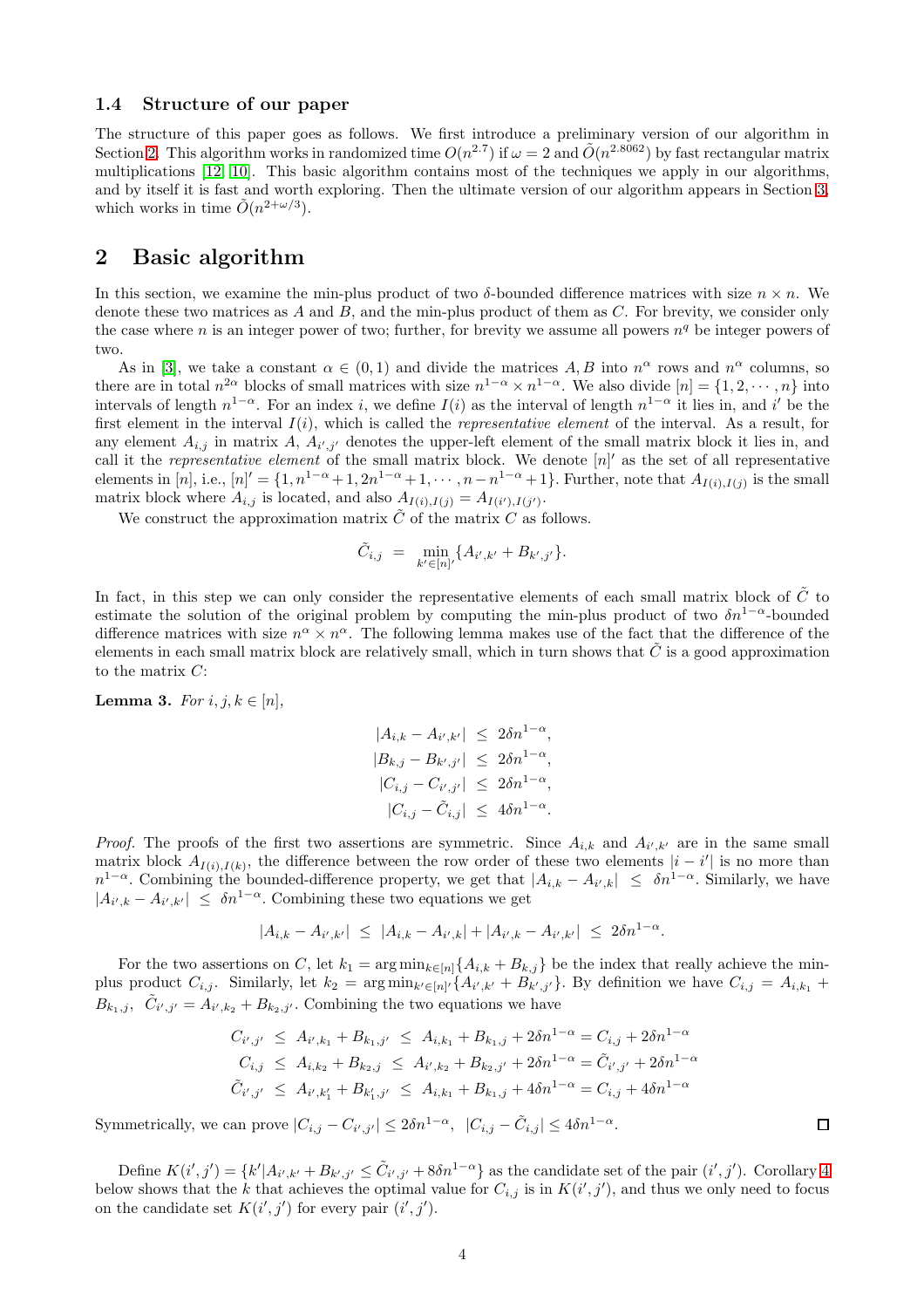<span id="page-4-0"></span>**Corollary 4.** For  $i, j, k \in [n]$ , if  $C_{i,j} = A_{i,k} + B_{k,j}$ , then  $k' \in K(i', j')$ .

Proof. By Lemma [3,](#page-3-1)

 $A_{i',k'} + B_{k',j'} \ \leq \ A_{i,k} + B_{k,j} + 4\delta n^{1-\alpha} \ = \ C_{i,j} + 4\delta n^{1-\alpha} \ \leq \ \tilde C_{i,j} + 8\delta n^{1-\alpha}.$ 

Thus  $k' \in K(i',j')$  since  $\tilde{C}_{i',j'} = \tilde{C}_{i,j}$ .

Computing all  $\tilde{C}_{i,j}$  and  $K(i',j')$  can be done in the trivial way: enumerate all  $i', k', j'$ , which takes  $O(n^{3\alpha})$ time. Take a constant  $\beta \in (0,1)$ . For all pairs  $(i',j')$  satisfying  $|K(i',j')| \leq n^{\beta}$ , for every  $k' \in K(i',j')$ , compute the min-plus product of the blocks  $A_{I(i'),I(k')}$  and  $B_{I(k'),I(j')}$  in the trivial way. Every min-plus product of small blocks takes  $O(n^{3(1-\alpha)})$  time, and there are  $O(n^{2\alpha})$  blocks of C, each with  $O(n^{\beta})$  computation of blocks, thus the total time is bounded by  $O(n^{3-\alpha+\beta})$ .

Now we need to deal with those  $C_{i,j}$  satisfying  $|K(i',j')| > n^{\beta}$ . This part is the core of our algorithm. Inspired by [\[9\]](#page-11-7), we randomly pick some r's and reduce all elements in A by the column r of A to get  $A^r$ , and reduce all elements in B by the row r of B to get B<sup>r</sup>. If  $r \in K(i',j')$ , which means  $A_{i',r} + B_{r,j'}$  is an approximation of  $C_{i',j'} = A_{i',k} + B_{k,j'}$ , then  $A_{i',k}^r + B_{k,j'}^r$  has a small absolute value, as shown below.

<span id="page-4-2"></span>**Lemma 5.** For  $i, j, k_1, k_2 \in [n]$ , if  $k'_1, k'_2 \in K(i', j')$ ,

$$
|A_{i,k_1} + B_{k_1,j} - A_{i,k_2} - B_{k_2,j}| \leq 16\delta n^{1-\alpha}.
$$

Proof. By Lemma [3](#page-3-1) and Corollary [4,](#page-4-0)

$$
C_{i,j} \leq A_{i,k_1} + B_{k_1,j} \leq A_{i',k_1'} + B_{k_1',j'} + 4\delta n^{1-\alpha} \leq \tilde{C}_{i',j'} + 12\delta n^{1-\alpha} \leq C_{i,j} + 16\delta n^{1-\alpha}.
$$

Similarly,

$$
A_{i,k_2} + B_{k_2,j} \ \in \ [C_{i,j}, \ C_{i,j} + 16\delta n^{1-\alpha}].
$$

Thus the difference between them is at most the length of the interval  $16\delta n^{1-\alpha}$ .

We randomly sample  $c_0 \log n \cdot n^{\alpha-\beta}$  numbers among  $[n]'$ , where  $c_0$  is a constant, and denote the sampling set by R. Lemma [6](#page-4-1) shows that, with high probability, at least one number in every large candidate set is chosen in R.

<span id="page-4-1"></span>**Lemma 6.** With probability  $1 - n^{-\Omega(1)}$ , for  $i', j' \in [n]'$ , if  $K(i', j') > n^{\beta}$ , then

$$
K(i',j') \cap R \neq \emptyset.
$$

*Proof.* For fixed  $i, j \in [n], l \in [c_0 \log n \cdot n^{\alpha-\beta}]$ , we let  $x_l = 1$  if the *l*-th selected value is in the set  $K(i', j')$ , and conversely we let  $x_l = 0$ . Thus  $x_1, x_2, \cdots$  are independent, identically distributed 0-1 random variables with expectation at least  $n^{\beta}/n^{\alpha}$ , and their sum (denoted by X) has expectation at least  $c_0 \log n \cdot n^{\alpha-\beta} \cdot n^{\beta}/n^{\alpha} =$  $c_0$  log n. By Chernoff bound, for sufficiently large n we have

$$
\mathbb{P}\left(X < \frac{1}{c_0\log n} \cdot c_0\log n\right) \le \exp\left\{-\left(1 - \frac{1}{c_0\log n}\right)^2 \cdot c_0\log n/2\right\} \le \exp\{-c_0\log n/3\} = n^{-\Omega(c_0)}.
$$

Notice that  $X < 1$  is actually equivalent to the event that  $K(i', j') \cap R = \emptyset$ , i.e., no element in the candidate set of  $(i', j')$  is selected in R. Thus the probability that  $K(i', j') \cap R \neq \emptyset$  holds for all  $i', j' \in [n]'$  is at least  $1 - n^2 \cdot n^{-\Omega(c_0)}$ , so we can choose a large  $c_0$  to make it a high probability.

For  $r \in R$ , we consider two  $n \times n$  matrices  $A^r, B^r$  satisfying  $A_{i,k}^r = A_{i,k} - A_{i,r}, B_{k,j}^r = B_{k,j} - B_{r,j}$ . By Lemma [5](#page-4-2) we have this natural corollary:

**Corollary 7.** For  $i, j, k, r \in [n]$ , if  $k' \in K(i', j')$ ,  $r \in R \cap K(i', j')$ ,

$$
|A_{i,k}^r + B_{k,j}^r| \le 16\delta n^{1-\alpha}.
$$

We similarly divide  $A^r, B^r$  into  $n^{2\alpha}$  small matrix blocks with size  $n^{1-\alpha} \times n^{1-\alpha}$ . We call the blocks having small absolute sums as diametric blocks:

<span id="page-4-3"></span>**Lemma 8.** Two blocks  $A^r_{I(i),I(k)}$  and  $B^r_{I(k),I(j)}$  are said to be diametric, if they satisfy  $|A^r_{i',k'} + B^r_{k',j'}| \leq$ 16δn<sup>1-α</sup>. Then we can see for  $i, j, k, r \in [n]$ , if  $k' \in K(i', j')$ ,  $r \in R \cap K(i', j')$ , then  $A_{I(i), I(k)}^r$  and  $B_{I(k), I(j)}^r$ are diametric.

 $\Box$ 

 $\Box$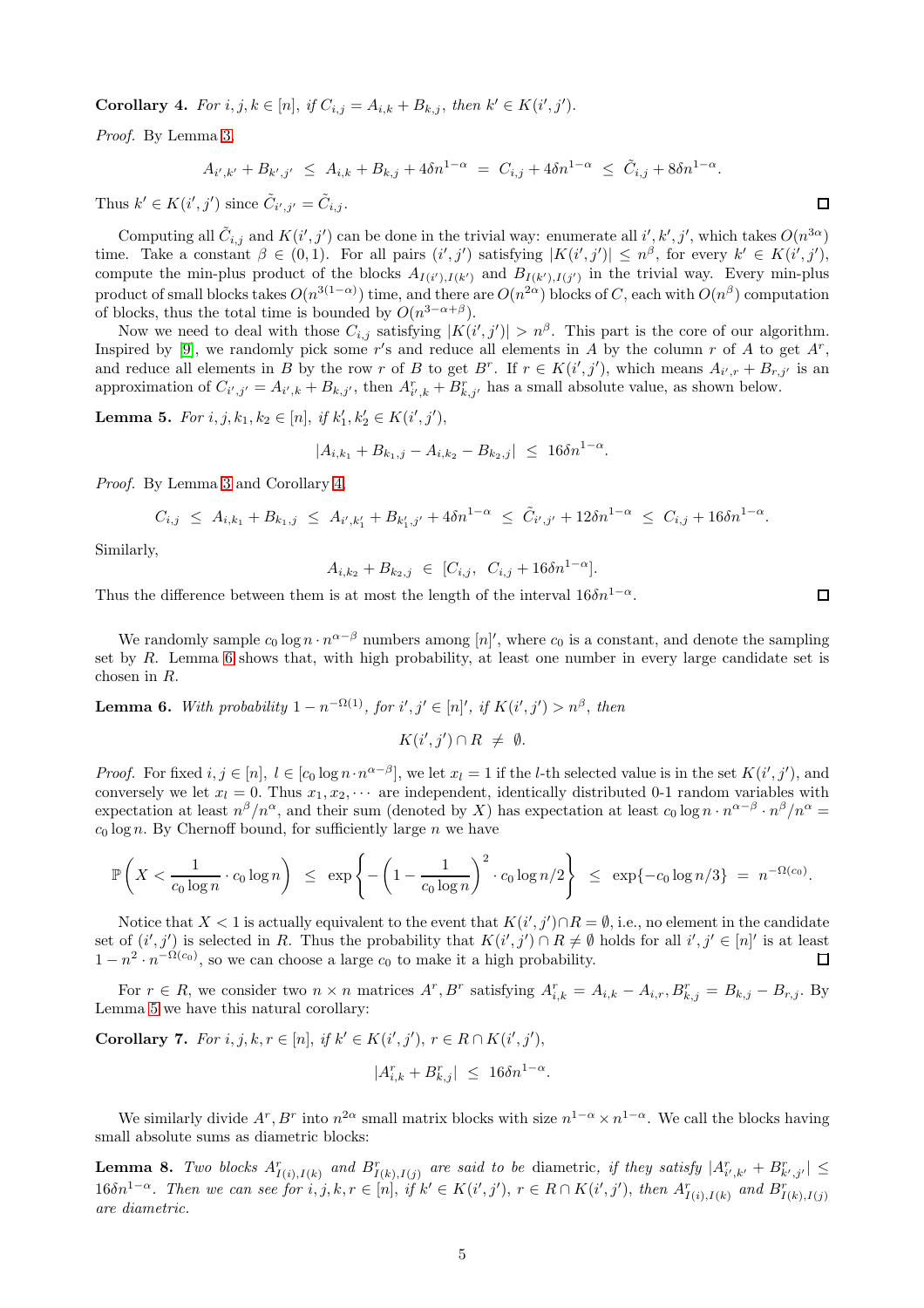In Lemma [6,](#page-4-1) such r exists for each pair  $(i', j')$  with high probability, and remember we only need to compute the blocks in  $K(i', j')$  for every i, j. Thus for every r we only need to examine the min-plus product of pairs of diametric small matrix blocks in  $A^r$  and  $B^r$  to ensure that we get the exact value of  $C_{i,j}$  with large candidate set.

The following operations are carried on a block. We use blocks to represent positional adjacency, and segments to represent numerical adjacency. For the  $I(k)$ -th columns of  $A<sup>r</sup>$ , we segment the blocks by the values of their representative elements  $A_{i',k'}^r$ : the elements ranging in  $[0, 20\delta n^{1-\alpha}]$  are the first segment, the elements ranging in  $(20\delta n^{1-\alpha}, 40\delta n^{1-\alpha})$  are the second segment, and so on. We classify negative elements as segment -1, segment -2, and so on. Similarly we define segments in the  $I(k)$ -th rows of  $B^r$ , by the representative elements  $B_{k',j'}^r$ . Then we only need to consider the min-plus products of blocks in "nearly diametric" segments:

<span id="page-5-2"></span>**Observation 9.** If a block  $A_{I(i),I(k)}^r$  is in segment p in  $I(k)$ -th columns of  $A^r$ , then each of its diametric block  $B^r_{I(k),I(j)}$  must be in segment  $-p-1$ ,  $-p$  or  $-p+1$  in  $I(k)$ -th rows of  $B^r$ .

To deal with the nearly diametric segments, we duplicate matrices  $A^r$  and  $B^r$  3 times to get  $A^r_-, A^r_0, A^r_+$ and  $B_{-}^{r}, B_{0}^{r}, B_{+}^{r}$ , so that segment p in  $I(k)$ -th columns in  $A_{-}^{r}$  is said to be *corresponding* to segment  $-p-1$ in  $I(k)$ -th rows of  $B^r$ , and segment p in  $I(k)$ -th columns in  $A^r_o$  is said to be *corresponding* to segment  $-p$  in  $I(k)$ -th rows of  $B_{o}^{r}$ , and segment p in  $I(k)$ -th columns in  $A_{+}^{r}$  is said to be *corresponding* to segment  $-p+1$ in  $I(k)$ -th rows of  $B^r_+$ . Thus, we deal with the computation of 3 pairs:  $A^r_-$  and  $B^r_-$ ,  $A^r_0$  and  $B^r_0$ ,  $A^r_+$  and  $B^r_+$ . For brevity, in the following we consider one of the 3 pairs, and simply write  $A<sup>r</sup>$  and  $B<sup>r</sup>$  in which a segment in  $A^r$  is only corresponding to at most one segment in  $B^r$ .

We deal with the segments of  $A<sup>r</sup>$  in two cases.

#### <span id="page-5-1"></span>2.1 Handle large segments

Take a constant  $\gamma \in (0,1)$ . If a segment of A<sup>r</sup> has at least  $n^{\gamma}$  matrix blocks, we say that these segments are large. Since in columns  $I(k)$  for some k there are  $n^{\alpha}$  blocks, there are at most  $n^{\alpha-\gamma}$  large segments in columns  $I(k)$ , thus in total at most  $n^{2\alpha-\gamma}$  large segments in A<sup>r</sup>. The following lemma is easy to see:

<span id="page-5-0"></span>**Lemma 10** ([\[2\]](#page-11-1)). Suppose A and B are two  $n \times n$  square matrices. Their entries are either  $+\infty$  or an integer between  $-M$  and M. Then  $A \star B$  can be solved in time  $\tilde{O}(n^{\omega} \cdot M)$ .

*Proof.* In the beginning, we introduce a transformation  $A \to A(x)$  and  $B \to B(x)$ .  $A(x)$  is a matrix of the same size with matrix A. For an entry i in A, its corresponding entry in  $A(x)$  is set to be  $x^{i+M}$ . In particular, we allow that some of the values in A can be  $+\infty$ , whose corresponding entry in  $A(x)$  is therefore 0.  $B \to B(x)$ is transformed in the same way. Then we calculate the matrix multiplication of  $C(x) = A(x) \cdot B(x)$ , and the lowest degree of each entry in  $C(x)$  minus 2M should equal to that entry in C in a natural way.  $\Box$ 

Now since we only need to consider the min-plus product of every segment in  $A<sup>r</sup>$  with its corresponding segment in  $B^r$ , we can put every segment of  $A^r$  in a separate column of blocks, and its corresponding segment of  $B<sup>r</sup>$  in the corresponding row of blocks. That is,

- We make rectangular matrices  $A_E^r$  and  $B_E^r$  with sizes  $n \times n^{1+\alpha-\gamma}$  and  $n^{1+\alpha-\gamma} \times n$ , respectively. From a block point of view, their sizes are  $n^{\alpha} \times n^{2\alpha-\gamma}$  and  $n^{2\alpha-\gamma} \times n^{\alpha}$  while each entry is a block with size  $n^{1-\alpha} \times n^{1-\alpha}$ . This is the point of view we apply, and we will not separate the blocks in the operations.
- We arbitrarily allocate each large segment in  $A^r$  to a separate column of blocks  $I(k)$  in  $A_E^r$ , and put its corresponding segment in  $B^r$  to the row of blocks  $I(k)$  in  $B^r_E$ . Empty elements are made  $+\infty$ . Adjust non-infinite values in  $A_E^r$  and  $B_E^r$  into a range within  $[-20\delta n^{1-\alpha}, 20\delta n^{1-\alpha}]$  by adding the same value to the elements in columns  $I(k)$  in  $A_E^r$  and subtracting the same value to the corresponding rows  $I(k)$  in  $B_E^r$ .
- Using Lemma [10](#page-5-0) to compute the min-plus product of  $A_E^r$  and  $B_E^r$ . It is easy to see that we have computed the min-plus product of each large segment in  $A<sup>r</sup>$  with its corresponding segment in  $B<sup>r</sup>$ .

The time needed to compute the min-plus product of  $A_E^r$  and  $B_E^r$  is  $\tilde{O}(n^{\omega(1,1+\alpha-\gamma,1)} \cdot n^{1-\alpha})$ , so for all  $r \in R$  (and each pair of the 3 duplicated matrices), the total time is  $\tilde{O}(n^{\omega(1,1+\alpha-\gamma,1)} \cdot n^{1-\alpha} \cdot n^{\alpha-\beta}) =$  $\tilde{O}\left(n^{\omega(1,1+\alpha-\gamma,1)+1-\beta}\right)$ .

**Remark 10.** We can deal with small segments (segment with fewer than  $n^{\gamma}$  blocks) trivially, that is, directly compute the min-plus products of every pair of blocks from a small segment in  $A<sup>r</sup>$  and its corresponding segment in B<sup>r</sup>. Suppose  $\omega = 2$  and  $\alpha \to 1$  (blocks of constant size), and we can choose  $\beta = 0.75$  and  $\gamma = 0.5$ , then large segment step and trivial small segment step both take  $O(n^{2.5})$  time, in total  $O(n^{2.75})$  for all  $r \in R$ . To get better running time, we need new ideas to deal with small segments.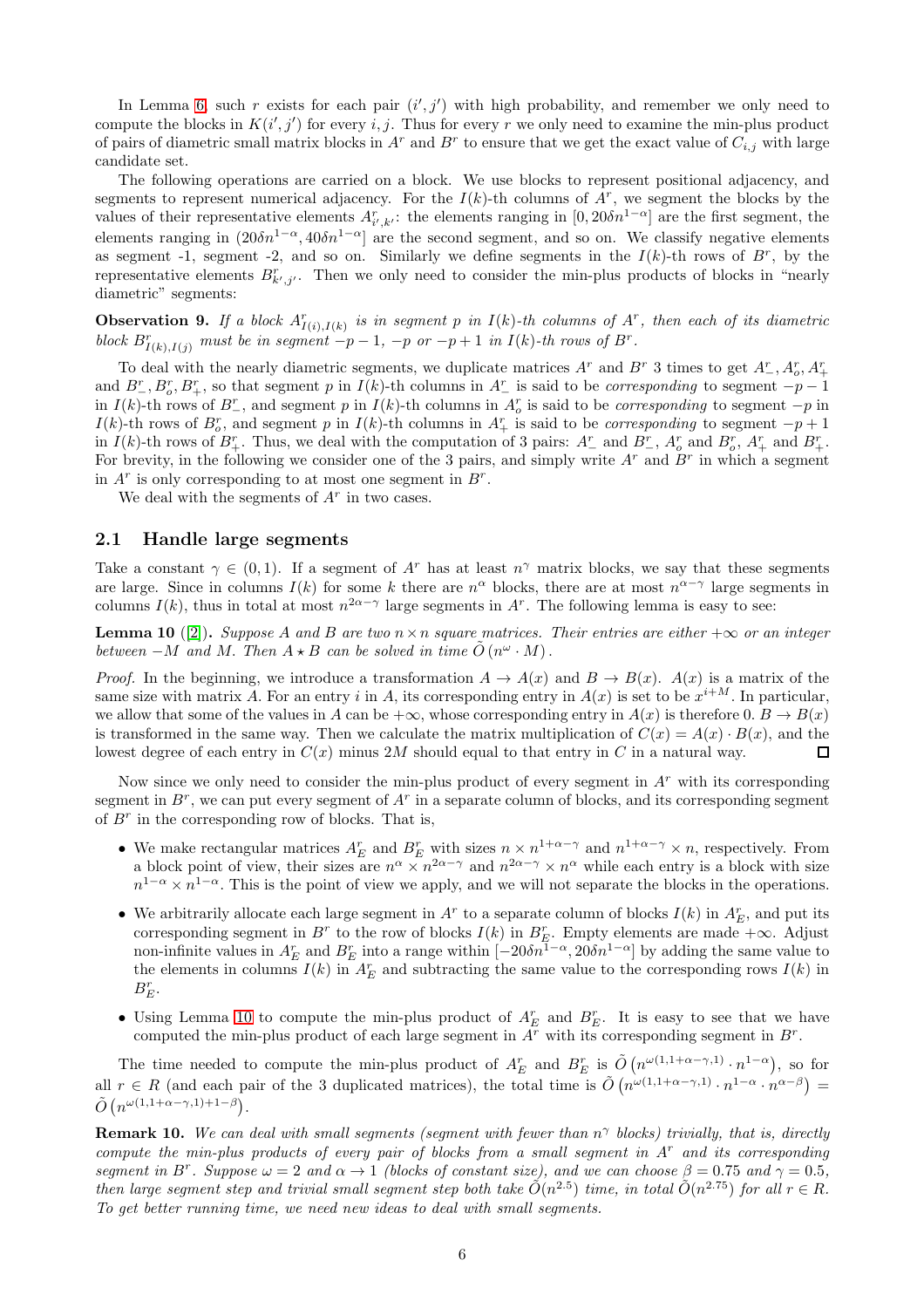#### <span id="page-6-1"></span>2.2 Handle small segments

Still by the method in previous subsection, we randomly allocate each small segments of  $A<sup>r</sup>$  to a column of blocks in  $A_F^r$  which is of the same size with  $A_E^r$ , but here different small segment can be allocated in the same column of blocks. When we compute the min-plus product of  $A_F^r$  and  $B_F^r$  by transforming to polynomials, many terms from segments which are not corresponding to each other (called "collisions") are added in the result, so we need to subtract those terms. However, since we "randomly" allocate the segments to column of blocks, the collisions are distributed in the result quite evenly, so we can bound the expected number of collisions for every block in the result. Also, remember that we only need to consider each block in one of the sampling  $r \in R$ , thus the total number of subtraction can be bounded.

Recall that we are dealing with a randomly sampled  $r \in R$ , and the matrix A and B has been adjusted to  $A^r$  and  $B^r$ . As in the previous subsection, what we will do first is to extend  $A^r$ ,  $B^r$  to rectangular matrices, but here we consider the rectangular matrices with polynomial elements  $A_F^r(x)$  and  $B_F^r(x)$ . (Suppose we have already remove all large segments in  $A<sup>r</sup>$  and their corresponding segments in  $B<sup>r</sup>$ .)

- Let  $A_F^r(x)$  and  $B_F^r(x)$  to matrices of polynomials with sizes  $n \times n^{1+\alpha-\gamma}$  and  $n^{1+\alpha-\gamma} \times n$ , respectively. From a block point of view, theirs sizes are  $n^{\alpha} \times n^{2\alpha-\gamma}$  and  $n^{2\alpha-\gamma} \times n^{\alpha}$ , while each entry is a block of size  $n^{1-\alpha} \times n^{1-\alpha}$ .
- For each pair of corresponding segments, we adjust their values into a range within  $[-20\delta n^{1-\alpha}, 20\delta n^{1-\alpha}]$ . Further, we transform  $A^r, B^r$  into matrices  $A^r(x), B^r(x)$  of polynomials, as what we do in Lemma [10.](#page-5-0) Now the entries in  $A^r(x)$ ,  $B^r(x)$  are polynomials with degree no larger than  $40\delta n^{1-\alpha}$ .
- We randomly allocate each small segment in  $A<sup>r</sup>(x)$  to a column of blocks  $I(k)$  in  $A<sup>r</sup><sub>F</sub>(x)$ , and put its corresponding segment of  $B<sup>r</sup>(x)$  in the row of blocks  $I(k)$  in  $B<sup>r</sup><sub>F</sub>(x)$ . Since there are totally  $n^{2\alpha-\gamma}$ columns of blocks in  $A_F^r(x)$ , the probability that a segment is allocated to a particular column of blocks is therefore  $n^{-2\alpha+\gamma}$ . Note that two small segments can be put in the same column of blocks in  $A_F^r(x)$ . The point that we uses polynomial entries comes here: when two segments which are put into the same column of blocks overlap with each other, what we need to do is simply adding their polynomials up in the overlapping elements.
- Compute the matrix multiplication of  $C_F^r(x) = A_F^r(x) \cdot B_F^r(x)$ , which takes  $\tilde{O}(n^{\omega(1,1+\alpha-\gamma,1)+1-\beta})$  time as in Section [2.1.](#page-5-1) We need to subtract "collisions" from  $C_F^r(x)$  to obtain the wanted results in  $\dot{C}^r$ .

In fact, if small segments  $A_1^r, A_2^r, \cdots, A_m^r$  are allocated to columns  $I(k)$ , while their corresponding segments  $B_1^r, B_2^r, \cdots, B_m^r$  are allocated to rows  $I(k)$ , the result we get from  $C_F^r(x) = A_F^r(x) \cdot B_F^r(x)$  in  $I(k)$  is

$$
(A_1^r + A_2^r + \dots + A_m^r) \times (B_1^r + B_2^r + \dots + B_m^r)
$$

and we need to remove all the collisions  $A_i^r B_j^r$   $(i \neq j)$  to get the value  $\sum_i A_i^r B_i^r$  which we want.

Now we show how to eliminate all the terms from collisions in  $C_F^r(x)$ . An important remark is that the elimination is done over all  $r \in R$ , or to be exact, finding out the collisions is done over all  $r \in R$ , but for each block of  $C_F^r(x)$ , subtracting the collision blocks is only needed for one of such r's.

**Finding out the collisions.** This is done trivially. Consider a fixed column of blocks  $I(k')$  in  $A_F^r(x)$ . Let  $\mathcal{A}_{k'}^r$  be the set of all the small segments in  $A^r$  that are allocated to column of blocks  $I(k')$  in  $A_F^r(x)$ , and  $\mathcal{B}_{k'}^r$ be their corresponding segments in  $B<sup>r</sup>$ . We find all collisions (non-corresponding pairs) by enumerating all pairs of blocks in  $\mathcal{A}_{k'}^r$  and  $\mathcal{B}_{k'}^r$ . Then the time is bounded by the product of their sizes, which is: (Here  $A_p$ and  $B_p$  are corresponding segments.)

$$
s = \sum_{k'} \left( \sum_{A_p \in \mathcal{A}_{k'}^r, B_q \in \mathcal{B}_{k'}^r, p \neq q} |A_p| |B_q| \right).
$$

We have the following lemma:

<span id="page-6-0"></span>**Lemma 11.** The expected time for finding out the collisions for one of  $r \in R$  is  $E(s) = \tilde{O}(n^{2\alpha+\gamma})$ .

*Proof.* All the segments in A are randomly and independently allocated to one of the  $n^{2\alpha-\gamma}$  blocks of columns, and the total number of blocks in all segments in A is bounded by  $n^{2\alpha}$ .

We can define an indicating variable  $X(p, q)$ . It takes 1 when segments  $A_p$  and  $B_q$  are in the columns and rows with the same order, otherwise  $X(p,q) = 0$ . We can rewrite s as

$$
s = \sum_{A_p} \sum_{B_q, p \neq q} |A_p| |B_q| X(p, q).
$$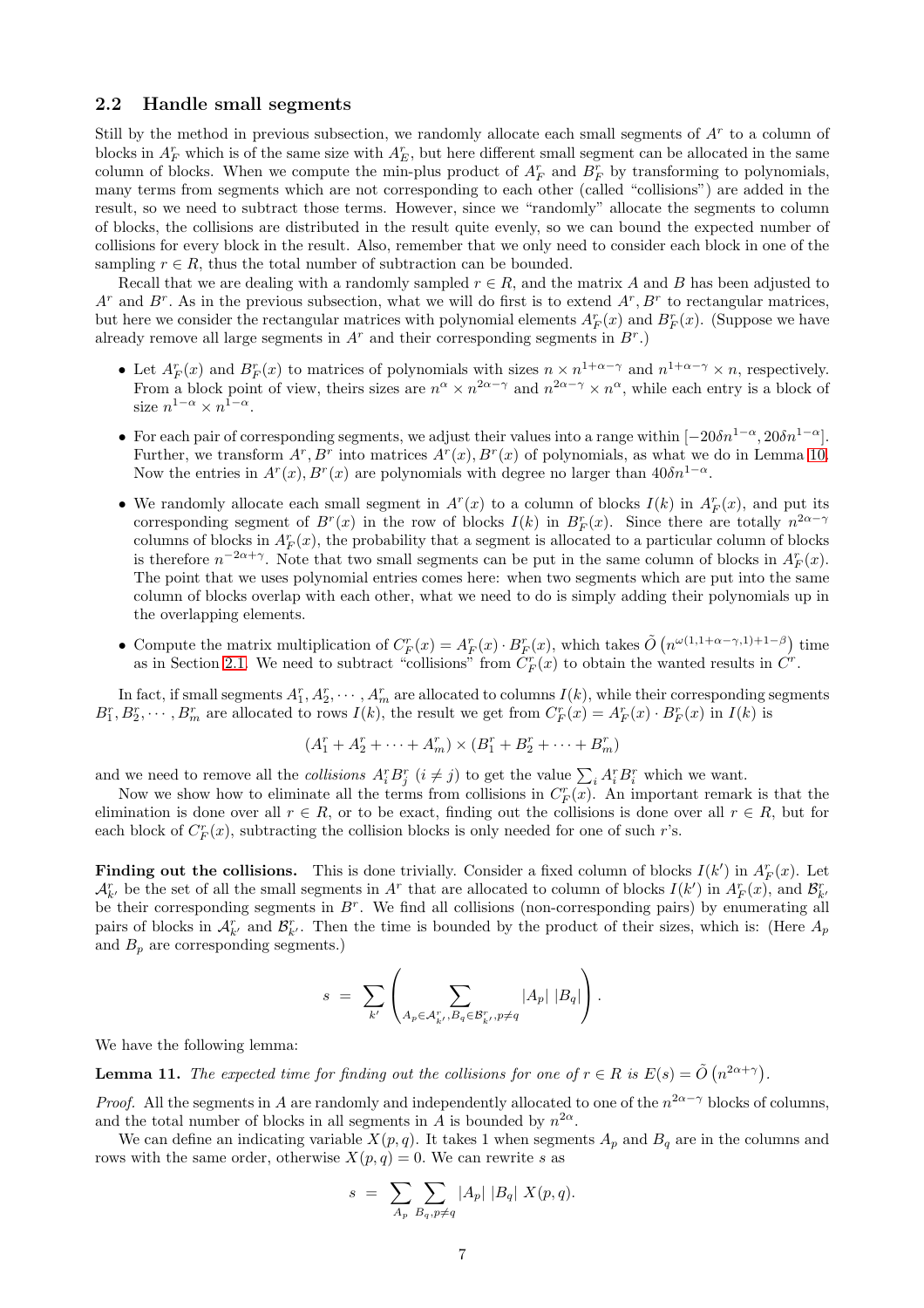For  $p \neq q$ , since the segments are allocated randomly and independently, the probability that  $A_p$ ,  $B_q$  are in the same-ordered columns and rows is just  $1/n^{2\alpha-\gamma}$ , so the expectation of  $X(p,q)$  is  $1/n^{2\alpha-\gamma}$ . As a result,

$$
E(s) = E\left(\sum_{A_p} \sum_{B_q, p \neq q} |A_p| |B_q| X(p, q)\right)
$$
  
\n
$$
= \sum_{A_p} \sum_{B_q, p \neq q} E(|A_p| |B_q| X(p, q))
$$
  
\n
$$
= \sum_{A_p} \sum_{B_q, p \neq q} \cdot 1/n^{2\alpha - \gamma} \cdot |A_p| |B_q|
$$
  
\n
$$
< 1/n^{2\alpha - \gamma} \cdot \sum_{A_p} \sum_{B_q} |A_p| |B_q|
$$
  
\n
$$
= 1/n^{2\alpha - \gamma} \cdot \left(\sum_{A_p} |A_p| \right) \left(\sum_{B_q} |B_q| \right)
$$
  
\n
$$
\leq 1/n^{2\alpha - \gamma} \cdot n^{2\alpha} \cdot n^{2\alpha} = n^{2\alpha + \gamma}.
$$

 $\Box$ 

So the expected total time for all  $r \in R$  is  $\tilde{O}(n^{2\alpha+\gamma} \cdot n^{\alpha-\beta})$ .

Subtracting collisions. In Lemma [11,](#page-6-0) we bound the expected number of collisions, but for every block  $C_{I(i'),I(j')}$ , we only need to subtract the collisions for one of  $r \in R \cap K(i',j')$ . Since we randomly allocate the segments into columns in  $A_F^r(x)$  and  $B_F^r(x)$ , the collisions can be seen as "evenly" distributed, so every block in  $C_F^r(x)$  has  $\tilde{O}(n^{\gamma})$  collisions in expectation.

<span id="page-7-0"></span>**Lemma 12.** The expected number of collisions for every block  $(I(i'), I(j'))$  in  $C_F^r(x)$  is  $\tilde{O}(n^{\gamma})$ .

Proof. We want to compute the expected size of:

 $\{k' \mid A_p \in \mathcal{A}_{k'}^r, B_q \in \mathcal{B}_{k'}^r, p \neq q, A_p \text{ contains interval } I(i') \text{ and } B_q \text{ contains interval } I(j')\}$ 

There are  $O(n^{2\alpha})$  different pairs of  $A_p$  and  $B_q$  ( $p \neq q$ ) which satisfies  $A_p$  contains interval  $I(i')$  and  $B_q$ contains interval  $I(j')$ , since at most one segment  $A_p$  in every column of blocks can contain  $I(i')$ , similarly for  $B_q$ . The probability that each such pair are allocated into the same k' is  $1/n^{2\alpha-\gamma}$ , so the expected number of collisions for every block is  $\tilde{O}(n^{\gamma})$ .  $\Box$ 

We can compute the polynomial matrix product of the  $\tilde{O}(n^{\gamma})$  collisions in the trivial way, which is  $\tilde{O}(n^{3(1-\alpha)})$  for each collision. Since there are  $\tilde{O}(n^{2\alpha})$  blocks in C, the total time for subtracting collisions is  $\tilde{O}(n^{3-\alpha+\gamma}).$ 

#### 2.3 Correctness and Time Analysis

<span id="page-7-1"></span>**Theorem 13.** This algorithm can find all  $C_{i,j}$  with high probability.

*Proof.* From Corollary [4,](#page-4-0) we know that the representative element k' of the correct solution k for  $C_{i,j}$  =  $A_{i,k} + B_{k,j}$  must be in  $K(i',j')$ . And by Lemma [6,](#page-4-1) with high probability, R contains at least one element of  $K(i',j')$  for every pair of i, j, then by Lemma [8](#page-4-3) we only need to compute the corresponding segments in  $A<sup>r</sup>$ and  $B^r$  for all  $r \in R$ , which are dealt with in Section [2.1](#page-5-1) and [2.2.](#page-6-1)  $\Box$ 

The total time complexity is composed of:

- 1. To find candidate sets, computing the min-plus product of two  $n^{\alpha} \times n^{\alpha}$  matrices trivially takes  $O(n^{3\alpha})$ time.
- 2. Handling candidates sets smaller than  $n^{\beta}$  by computing min-plus product of  $n^{\beta}$  pairs of blocks trivially takes  $O(n^{2\alpha} \cdot n^{\beta} \cdot n^{3(1-\alpha)}) = O(n^{3-\alpha+\beta})$  time.
- 3. Allocating the large segments and small segments of  $A^r$ ,  $B^r$  to  $A_E^r$ ,  $B_E^r$  and  $A_F^r(x)$ ,  $B_F^r(x)$  respectively for all  $r \in R$  takes  $O(n^2)$  time.
- 4. Computing the product of the rectangular matrices in Section [2.1](#page-5-1) and [2.2](#page-6-1) takes  $\tilde{O}(n^{\omega(1,1+\alpha-\gamma,1)}\cdot n^{1-\beta})$ time.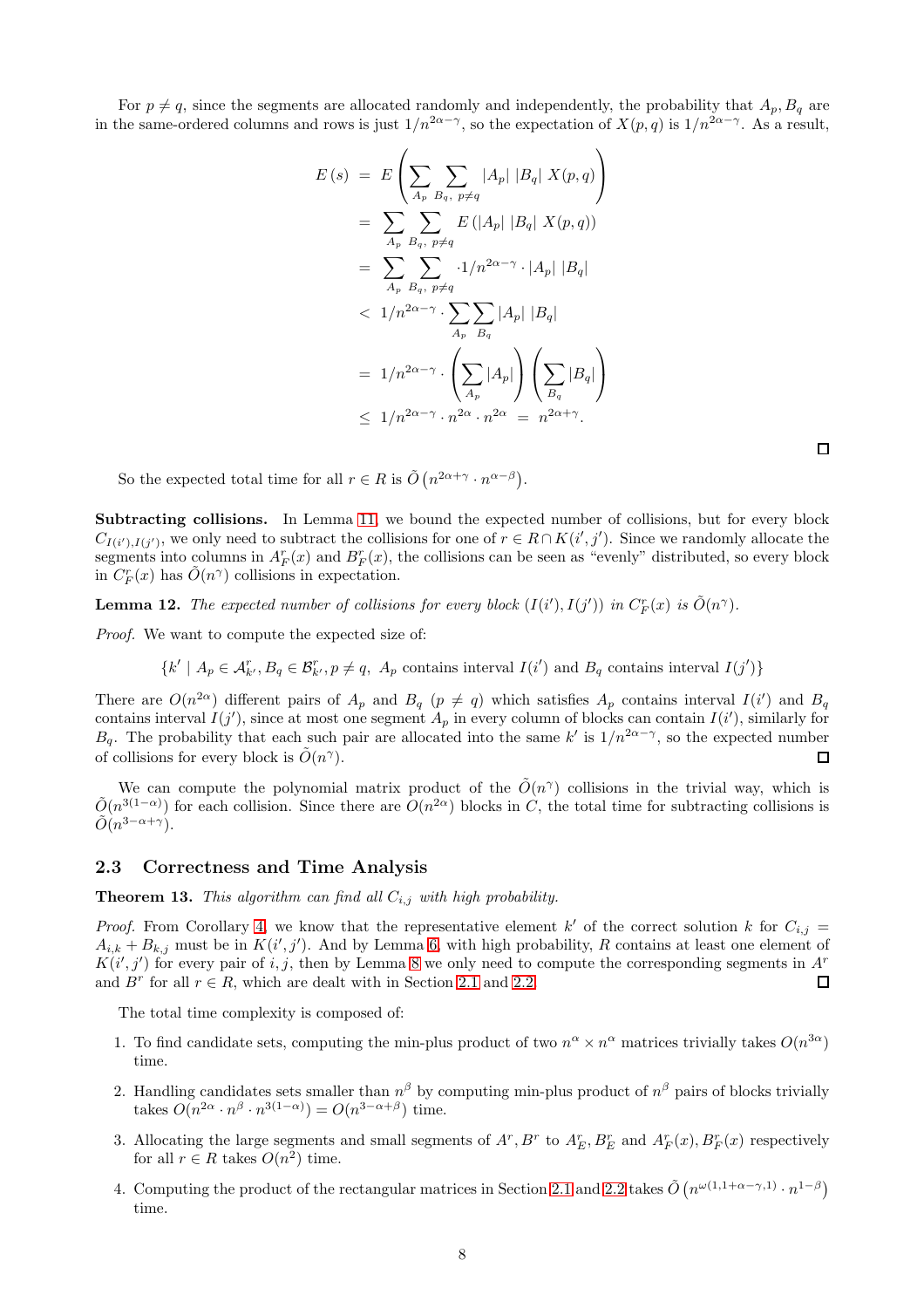- 5. Finding collisions of blocks takes  $\tilde{O}(n^{3\alpha+\gamma-\beta})$  time.
- 6. Subtracting collisions takes  $\tilde{O}(n^{3-\alpha+\gamma})$  time.

If  $\omega = 2$ , then  $\omega(1, 1 + \alpha - \gamma, 1) = 2 + \alpha - \gamma$ , so we take  $\alpha = 0.9$ ,  $\beta = \gamma = 0.6$  and give the result of  $\tilde{O}(n^{2.7})$ . When we use the rectangular matrix multiplication result  $\omega(1, 1.1, 1) < 2.4535$  by Le Gall and Urrutia [\[10\]](#page-11-6), let  $\alpha = 0.9354$  and  $\beta = \gamma = 0.7414$ , then the running time will be  $\tilde{O}(n^{2.8062})$ .

## <span id="page-8-0"></span>3 Improved Recursive Algorithm

In this section, we design faster algorithms by partitioning the matrices into finer blocks. First we also divide A, B and the result C into blocks of size  $n^{1-\alpha} \times n^{1-\alpha}$ , then in each iteration the blocks will be split into  $2 \times 2$  sub-blocks repeatedly, until each block only has one element. That is, we divide [n] into intervals of length l, where l ranges from  $\{n^{1-\alpha}, \frac{n^{1-\alpha}}{2}\}$  $\frac{1}{2}$ ,  $\cdots$ , 1}. For an index *i*, we define  $I_l(i)$  as the interval of length l it lies in, and  $i'_l$  be the first element in the interval  $I_l(i)$ . As a result, for any element  $A_{i,j}$  in matrix  $A$ ,  $A_{i',j'}$  denotes the upper-left element of the small matrix block it lies in, and we call it the *representative* element of the small matrix block of size  $l \times l$ . We denote  $[n]_l$  as the set of all representative elements, i.e.,  $[n]'_l = \{1, l + 1, 2l + 1, \cdots, n - l + 1\}.$ 

For  $l = n^{1-\alpha}, \frac{n^{1-\alpha}}{2}$  $\frac{1-\alpha}{2}, \dots, 1$ , define the approximation matrix  $\tilde{C}^l$  of the matrix C as follows, and Lemma [3](#page-3-1) still holds.

$$
\tilde{C}_{i,j}^l = \min_{k'_l \in [n]_l'} \left\{ A_{i'_l,k'_l} + B_{k'_l,j'_l} \right\}.
$$

We define  $K_l(i'_l, j'_l) = \{k'_l | A_{i'_l, k'_l} + B_{k'_l, j'_l} \leq \tilde{C}^l_{i'_l, j'_l} + 8\delta l\}$  as the candidate set of  $(i'_l, j'_l)$ . As in Section [2,](#page-3-0) when  $K_l(i'_l, j'_l)$  is large, we sample a set  $R'_l$  of columns and consider the min-plus product w.r.t. the columns in  $R'_l$ . However, here when  $K_l(i'_l, j'_l)$  is small we will not directly compute the blocks, but divide the blocks into 2 × 2 sub-blocks and find  $K_{l/2}(i'_{l/2}, j'_{l/2})$ , which can be found through the following lemma.

<span id="page-8-1"></span>**Lemma 14.** For  $i, j, k \in [n]$ , if  $k'_{l/2} \in K_{l/2}(i'_{l/2}, j'_{l/2})$ , then  $k'_{l} \in K_{l}(i'_{l}, j'_{l})$ . This means that the candidate set for smaller blocks must be inside the candidate set for larger blocks.

Proof. From definition we know

$$
|A_{i_l',k_l'} - A_{i_{l/2}',k_{l/2}'}| \le 2\delta \cdot |i_l' - i_{l/2}'| \le \delta l.
$$

Let  $k_1 = \arg \min_{k \in [n]_l'} \{ A_{i'_l,k} + B_{k,j'_l} \}, k_2 = \arg \min_{k \in [n]_{l/2}'} \{ A_{i'_{l/2},k} + B_{k,j'_{l/2}} \}$ , which means  $A_{i'_{l/2},(k_2)_{l/2}'} +$  $B_{(k_2)_{l/2}^{'},j'_{l/2}} \leq A_{i'_{l/2},(k_1)_{l/2}^{'}} + B_{(k_1)_{l/2}^{'},j'_{l/2}}$ . Besides, for  $k'_{l/2} \in K_{l/2}(i'_{l/2},j'_{l/2}), A_{i'_{l/2},k'_{l/2}} + B_{k'_{l/2},j'_{l/2}} \leq A_{i'_{l/2},(k_2)_{l/2}^{'}} +$  $B_{(k_2)'_{l/2},j'_{l/2}} + 4\delta l$ . As a result,

$$
A_{i'_l,k'_l} + B_{k'_l,j'_l} \leq A_{i'_{l/2},k'_{l/2}} + B_{k'_{l/2},j'_{l/2}} + 2\delta l
$$
  
\n
$$
\leq A_{i'_{l/2},(k_2)_{l/2}'} + B_{(k_2)_{l/2},j'_{l/2}} + 6\delta l \leq A_{i'_{l/2},(k_1)_{l/2}'} + B_{(k_1)_{l/2},j'_{l/2}} + 6\delta l
$$
  
\n
$$
\leq A_{i'_l,(k_1)_{l}'} + B_{(k_1)_{l}',j'_{l}} + 8\delta l
$$

Thus  $k'_l \in K_l(i'_l, j'_l)$ .

Take a constant  $\beta \in (0,1)$ . We can handle the candidate set  $K_l(i'_l, j'_l) > n^{\beta}$  by a similar method in Section [2.2,](#page-6-1) so we do not need to continue to find  $K_{l/2}(i'_{l/2}, j'_{l/2})$  for those  $(i, j)$ . The procedure is as follows.

- First set  $l = n^{1-\alpha}$ , for all  $(i'_l, j'_l)$  we compute  $K_l(i'_l, j'_l)$ . This takes  $O(n^{3\alpha})$  time.
- We repeat the following procedure for  $l = n^{1-\alpha}, \frac{n^{1-\alpha}}{2}$  $\frac{1}{2}$ ,  $\cdots$ , 1. For the current *l*, the *i*, *j* which satisfies  $K_l(i'_l, j'_l) > n^{\beta}$  are dealt with by the method in Section [3.1.](#page-9-0)
- For  $|K_l(i'_l, j'_l)| \leq n^{\beta}$ , we continue to the next block size  $l/2 \times l/2$ . Divide block  $C_{I_l(i),I_l(j)}$  into 4 smaller blocks with size  $l/2 \times l/2$  and compute the candidate set of each of these 4 blocks. By Lemma [14,](#page-8-1) we can find  $K_{l/2}(i'_{l/2}, j'_{l/2})$  inside  $K_l(i'_l, j'_l)$ , and  $|K_{l/2}(i'_{l/2}, j'_{l/2})| \leq 2|K_l(i'_l, j'_l)|$ . The time complexity is  $\tilde{O}(n^{\beta})$ for each block in C, and the total time is  $\tilde{O}(n^{2+\beta})$  for all pairs i, j and all l.
- Finally either the blocks are divided into elements, or its candidate set is at least  $n^{\beta}$ . If for some pair  $(i, j)$ , its candidate set is smaller than  $n^{\beta}$  when  $l = 1$ , then we just trivially enumerate the candidate sets to compute  $C_{i,j}$ , and the time for this step is bounded by  $\tilde{O}(n^{2+\beta})$ .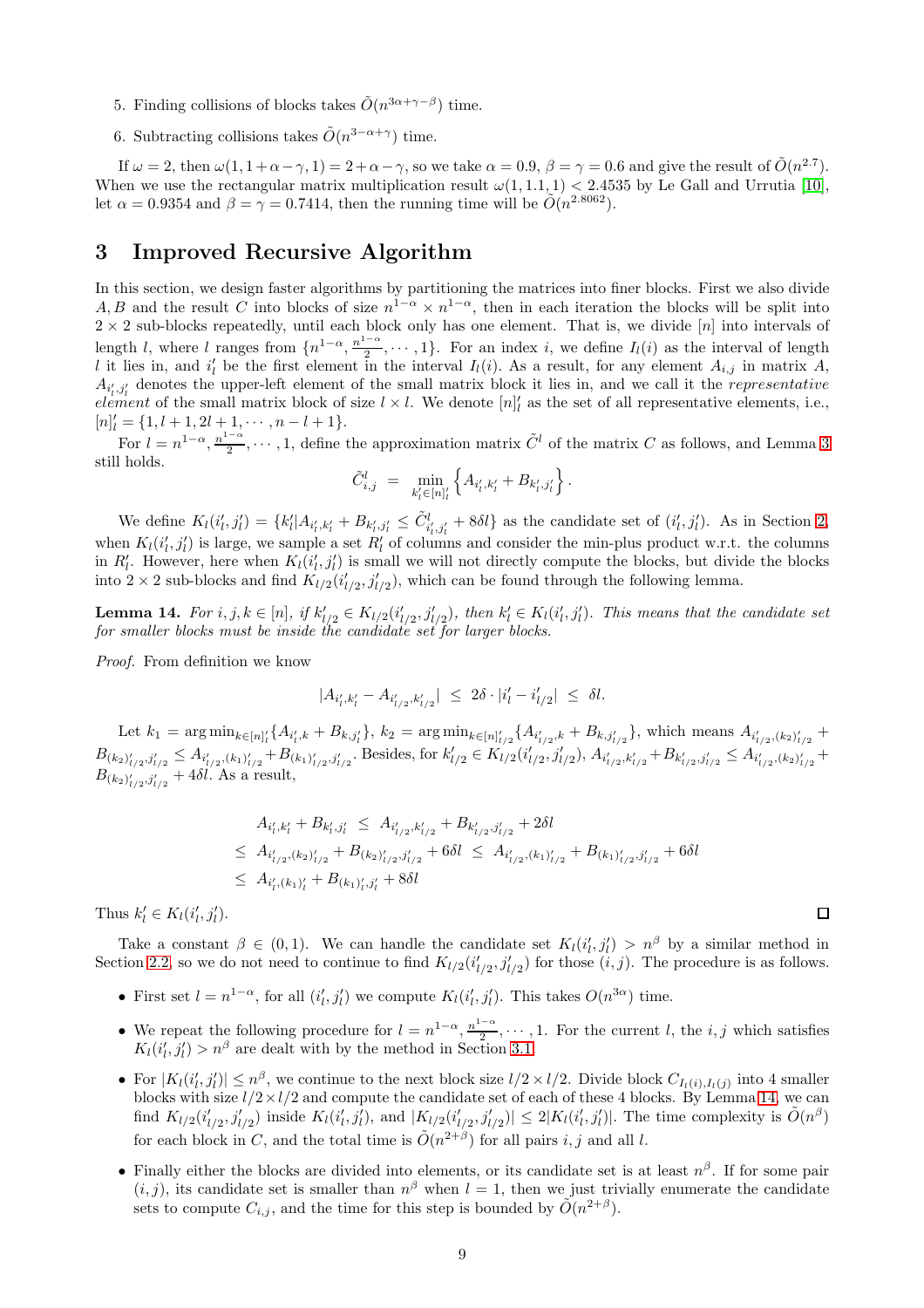To handle all the candidate sets larger than  $n^{\beta}$ , for all  $l = n^{1-\alpha}$ ,  $\frac{n^{1-\alpha}}{2}$  $\frac{1-\alpha}{2}, \cdots, 1$ , denote  $l = n^{1-\theta}$ , so the block size is  $n^{1-\theta} \times n^{1-\theta}$ . We randomly pick  $c_0 \log n \cdot n^{\theta-\beta}$  numbers among  $[n]'_l$  to form  $R'_l$ . As in Section [2,](#page-3-0) for each  $r \in R'_l$ , we consider two  $n \times n$  matrices  $A^r, B^r$  satisfying  $A_{i,k}^r = A_{i,k} - A_{i,r}, B_{k,j}^r = B_{k,j} - B_{r,j}$ . We similarly divide  $A^r, B^r$  into blocks of size  $l \times l$ . The notations and facts in Section [2](#page-3-0) still work:

- 1. Two matrix blocks  $A_{I_l(i),I_l(k)}^r$ ,  $B_{I_l(k),I_l(j)}^r$  are said to be diametric, if they satisfy  $|A_{i'_l,k'_l}^r + B_{k'_l,j'_l}^r| \leq 16\delta l$ .
- 2. Lemma [6,](#page-4-1) [8](#page-4-3) still hold, that is:
	- With high probability, for  $i, j \in [n]$ , if  $K_l(i'_l, j'_l) > n^{\beta}$ , then  $K_l(i'_l, j'_l) \cap R'_l \neq \emptyset$ .
	- For  $i, j, k, r \in [n]$ , if  $k'_{l} \in K_{l}(i'_{l}, j'_{l}), r \in R'_{l} \cap K_{l}(i'_{l}, j'_{l}),$  then  $A^{r}_{I_{l}(i), I_{l}(k)}$  and  $B^{r}_{I_{l}(k), I_{l}(j)}$  are diametric.
- 3. For the  $I_l(k)$ -th columns of  $A^r$ , we segment the blocks by the values of their representative elements  $A_{i',k'}^r$ : the elements ranging in  $[0,20\delta l]$  are the first segment, the elements ranging in  $(20\delta l, 40\delta l]$  are the second segment, and so on. Similarly we define segments in the  $I_l(k)$ -th rows of  $B^r$ , by the representative elements  $B_{k'_i,j'_i}^r$ . Observation [9](#page-5-2) still holds, and we only need to consider the min-plus products of blocks in corresponding segments. We duplicate matrix  $A^r$  and  $B^r$  three times. For brevity, in the following we consider one of the three pairs, and assume that a segment in  $A<sup>r</sup>$  is only corresponding to at most one segment in  $B^r$ .

Unlike in Section [2,](#page-3-0) we can deal with the large and small segments in a uniformed way, since Lemma [11](#page-6-0) and Lemma [12](#page-7-0) still holds if we allocate large segments in the same way as small segments.

### <span id="page-9-0"></span>3.1 Handle corresponding segments

For all  $l = n^{1-\alpha}, \frac{n^{1-\alpha}}{2}$  $\frac{1-\alpha}{2}, \dots, 1$  and  $l = n^{1-\theta}$ , we have the sampled set  $R'_l$  and the  $K_l(i'_l, j'_l)$  for some pairs of  $(i'_l, j'_l)$ . Now we want to find those  $C_{i,j}$  where  $K_l(i'_l, j'_l)$  is found and  $|K_l(i'_l, j'_l)| > n^{\beta}$ . When we adapt the algorithm in Section [2.2](#page-6-1) to handle segments when the block size is  $l \times l$ , the main issue comes from the collision-finding step. By the method in Section [2.2,](#page-6-1) the enumeration of all pairs of blocks in corresponding columns and rows takes  $\tilde{O}(n^{3\theta-\beta+\gamma})$  time, so the time for this exhaustive search will becomes larger when blocks become smaller and  $\theta$  increases.

**Definition 15.** For any  $r \in R'_l$ , if S is a segment in the  $I_l(k)$ -th columns of  $A^r$  when the block size is  $l \times l$ , then when  $A^r$  is divided into blocks of size  $l/2^t \times l/2^t$ , we say a segment S' is a sub-segment of S if S' is a segment in the  $I_{l/2}(k)$ -th columns (any subset of  $I_l(k)$ ) of  $A^r$ , and  $S' \subseteq S$ . Also S is called a parent of S'.

So in our algorithm we carefully design a recursive allocation method of segments to columns so that if segments  $S'$  and  $T'$  are allocated in one column of blocks, then in previous iterations their parents  $S$  and  $T$ are also allocated in one column of larger blocks. So instead of exhaustive search for collisions, we can find collisions from the collisions of previous iterations, thus bounding the time complexity.

To allocate the segments when the block size is  $l \times l$ , we start from the block size  $n^{1-\alpha} \times n^{1-\alpha}$ , and then recursively allocation the sub-segments according to the position of their parents. We pick a parameter  $\gamma(l,\theta)$ which depends on l and  $\theta$ , but we simply write  $\gamma$  for brevity. The allocation algorithm is given below:

- We first randomly allocate all the segments of  $A^r$  when the block size is  $n^{1-\alpha} \times n^{1-\alpha}$ : Construct  $A^r_{F,n^{1-\alpha}}$ and  $B_{F,n^{1-\alpha}}^r$  with sizes  $n^{\alpha} \times n^{2\alpha-\gamma}$  and  $n^{2\alpha-\gamma} \times n^{\alpha}$ , respectively, from block point of view. Randomly allocate each segment in  $A^r$  to a column of blocks  $I_{n^{1-\alpha}}(k)$  in  $A^r_{F,n^{1-\alpha}}$ , and put its corresponding segment of  $B^r$  in the row of blocks  $I_{n^{1-\alpha}}(k)$  in  $B^r_{F,n^{1-\alpha}}$ . Note that two segments can be put in the same column of blocks, and they can overlap with each other, as in Section [2.2.](#page-6-1)
- Assume we have already get  $A_{F,\tilde{l}}^r$  and  $B_{F,\tilde{l}}^r$  of sizes  $n^{\tilde{\theta}} \times n^{2\tilde{\theta}-\gamma}$  and  $n^{2\tilde{\theta}-\gamma} \times n^{\tilde{\theta}}$ , while each entry is a block with size  $n^{1-\tilde{\theta}} \times n^{1-\tilde{\theta}}$  where  $\tilde{l} = n^{1-\tilde{\theta}}$ . Next divide the block size to  $\frac{\tilde{l}}{2} \times \frac{\tilde{l}}{2}$  and construct  $A_{F,\tilde{l}/2}^r$ and  $B^r_{F,\tilde{l}/2}$  of sizes  $2n^{\tilde{\theta}} \times 4n^{2\tilde{\theta}-\gamma}$  and  $4n^{2\tilde{\theta}-\gamma} \times 2n^{\tilde{\theta}}$  respectively, from a block point of view. For each column of blocks  $I_{\tilde{l}}(k)$  in  $A_{F,\tilde{l}}^r$ , randomly assign 4 columns of blocks in  $A_{F,\tilde{l}/2}^r$  to it, which are disjoint from those for other columns of blocks in  $A_{F,\tilde{l}}^r$ . Then for each segment in  $A_r$  which is allocated to  $I_{\tilde{l}}(k)$ in  $A_{F,\tilde{l}}^r$ , randomly assign each of its sub-segments S to one of the 4 columns of blocks in  $A_{F,\tilde{l}/2}^r$ . Then put the corresponding segment of S to the corresponding rows in  $B^r_{F,\tilde{l}/2}$ .
- Repeat the above procedure until  $\tilde{l} = l$ .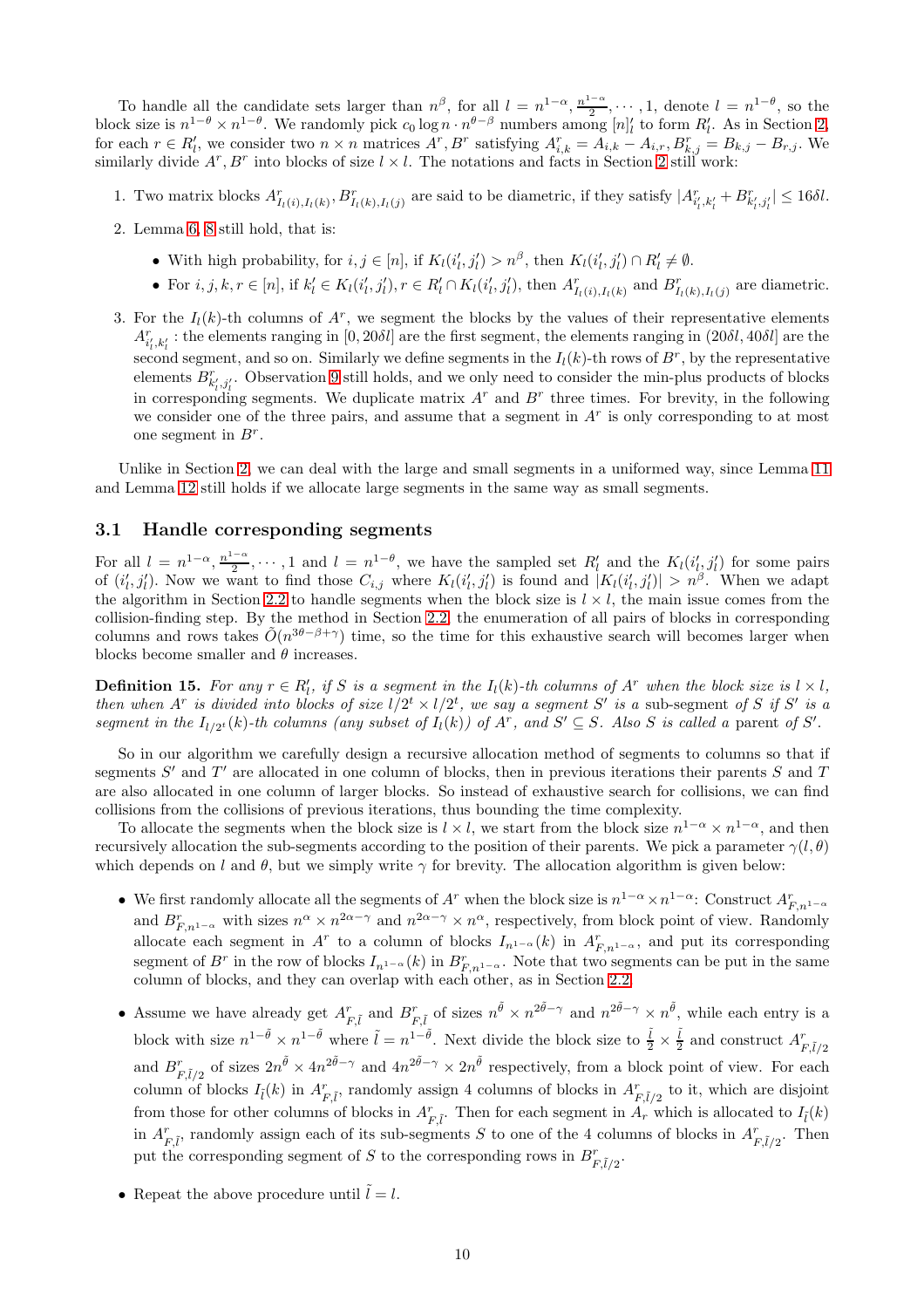- Transform  $A_{F,l}^r, B_{F,l}^r$  into matrices  $A_{F,l}^r(x), B_{F,l}^r(x)$  of polynomials with degree no larger than 40 $\delta l$ , as in Section [2.2.](#page-6-1) Compute the rectangular matrix multiplication of polynomials  $C_{F,l}^r(x) = A_{F,l}^r(x) \cdot B_{F,l}^r(x)$ , The time needed for one matrix multiplication is  $O(n^{\omega(1,1+\theta-\gamma,1)} \cdot n^{1-\theta})$ , so for all l and for all  $r \in$  $R'_l$  (and each pair of the 3 duplicated matrices), the total time is  $\tilde{O}(n^{\omega(1,1+\theta-\gamma,1)}\cdot n^{1-\theta}\cdot n^{\theta-\beta})$  $\tilde{O}\left(n^{\omega(1,1+\theta-\gamma,1)}\cdot n^{1-\beta}\right)$ .
- As in Section [2.2,](#page-6-1) we need to subtract "collisions" from  $C_{F,l}^r(x)$  to obtain the wanted results in  $C^r$ .

First note that although we allocate the segments in this recursive way, each final segment of block size  $l \times l$  of  $A^r$  is still uniformly randomly put into columns of blocks in  $A_{F,l}^r$ . So Lemma [12](#page-7-0) still works, that is, the expected number of collisions for every block in  $C_{F,l}^r(x)$  is  $\tilde{O}(n^{\gamma})$ . Thus, we need to subtract  $\tilde{O}(n^{\gamma})$  collisions for all  $n^{2\theta}$  blocks in  $C_{F,l}^r(x)$ , and trivially computing each collision takes  $\tilde{O}(n^{3(1-\theta)})$  time, so the total time for subtracting collisions is  $\tilde{O}(n^{3-\theta+\gamma}).$ 

**Finding out the collisions.** For a collision of a block  $(I_l(i'), I_l(j'))$  in  $C_{F,l}^r(x)$  coming from segments S in  $A^r$  and T in  $B^r$ , their parents also have collisions in previous iterations. Thus we can do the exhaustive search for the first iteration, then every time we just need to search inside the collisions of the previous iteration. The exhaustive search in Section [2.2](#page-6-1) for finding collisions in  $A_{F,n^{1-\alpha}}^r$  and  $B_{F,n^{1-\alpha}}^r$  needs  $\tilde{O}(n^{2\alpha+\gamma} \cdot n^{\alpha-\beta})$  $\tilde{O}(n^{1+2\alpha+\gamma-\beta})$  time by Lemma [11.](#page-6-0)

- As mentioned before, for every  $l \times l$  block  $I_l(i)$ ,  $I_l(j)$  in  $C^r$  we only need to compute its value for one of  $r \in R'_l \cap K_l(i'_l, j'_l)$ . For an  $r \in R'_l$ , denote the set of  $l \times l$  blocks that needed to be computed by  $\Gamma^r$ , then  $\sum_{r \in R'_l} |\Gamma^r|$  is  $O(n^{2\theta})$ .
- For block size  $n^{1-\alpha} \times n^{1-\alpha}$ , we already have the collisions for all blocks in  $C^r$  by  $A_{F,n^{1-\alpha}}^r$  and  $B_{F,n^{1-\alpha}}^r$ . Repeat the following step for  $\tilde{l} = n^{1-\alpha}/2, n^{1-\alpha}/4, n^{1-\alpha}/8, \cdots, l$ :
- Consider all blocks of size  $\tilde{l} \times \tilde{l}$  in C<sup>r</sup> containing some blocks of size  $l \times l$  in  $\Gamma^r$ , we need to find the collisions for those blocks by the collisions found in the previous iteration. The number of such blocks is also bounded by  $|\Gamma^r|$ . Also, every segment of block size  $\tilde{l} \times \tilde{l}$  of  $A^r$  is uniformly randomly put into columns of blocks in  $A_{F,\tilde{l}}^r$ , so Lemma [12](#page-7-0) still holds, that is, the expected number of collisions for every block for iteration  $\tilde{l}$  is  $\tilde{O}(\gamma)$ . Checking every such collision only takes  $O(1)$  time since it is easy to find the columns of the possible collisions of block size  $\tilde{l} \times \tilde{l}$  by the collisions of block size  $2\tilde{l} \times 2\tilde{l}$ . The total time needed for this step for all r is  $\tilde{O}(\sum_{r \in R'_l} |\Gamma^r| \cdot n^{\gamma}) = \tilde{O}(n^{2\theta + \gamma}).$

#### 3.2 Correctness and Time analysis

The correctness proof is analogous to Theorem [13.](#page-7-1) Note that for every  $i, j$ , and for the largest l such that  $K_l(i'_l, j'_l) > n^{\beta}$ , the solution of  $C_{i,j}$  can be found in the procedure of Section [3.1](#page-9-0) for such l. If  $K_l(i'_l, j'_l) \leq n^{\beta}$ for all l, we just exhaustively search every element in  $K_1(i, j)$ .

Note that the numbers of iterations for l and  $\tilde{l}$  are both  $O(\log n)$ , which can be absorbed by the  $\tilde{O}$ representation. The total time complexity is composed of:

- 1. To find candidate sets when  $l = n^{1-\alpha}$ , computing the min-plus product of two  $n^{\alpha} \times n^{\alpha}$  matrices trivially takes  $O(n^{3\alpha})$  time.
- 2. Handling candidates sets smaller than  $n^{\beta}$  in all iterations takes  $O(n^2 \cdot n^{\beta}) = O(n^{2+\beta})$  time.
- 3. Allocating the segments of  $A^r$ ,  $B^r$  to  $A_{F,l}^r(x)$ ,  $B_{F,l}^r(x)$  respectively for all l and  $r \in R_l'$  takes  $\tilde{O}(n^{2+\theta-\beta})$ time.
- 4. Computing the product of the rectangular matrices takes  $\tilde{O}(n^{\omega(1,1+\theta-\gamma,1)}\cdot n^{1-\beta})$  time, for  $\alpha \leq \theta \leq 1$ .
- 5. Finding collisions of blocks takes  $\tilde{O}(n^{1+2\alpha+\gamma-\beta}+n^{2\theta+\gamma})$  time.
- 6. Subtracting collisions takes  $\tilde{O}(n^{3-\theta+\gamma})$  time.

If we use the simple rectangular matrix multiplication result  $\omega(1, 1+\theta-\gamma, 1) \leq \omega+\theta-\gamma$ , let  $\alpha = \beta = \omega/3$ ,  $\vartheta = \theta + \omega/3 - 1$ . Notice that  $\theta \in [\alpha, 1]$  so  $\gamma \in [2\omega/3 - 1, \omega/3]$ , and  $\theta \geq \gamma$ . Then the running time will be  $\tilde{O}(n^{2+\omega/3}) = \tilde{O}(n^{2.791})$  by  $\omega < 2.3729$  [\[1\]](#page-11-3).

If we use the rectangular matrix multiplication result by Le Gall and Urrutia [\[10\]](#page-11-6) that  $\omega(1, 1.2, 1) < 2.5366$ , set  $\alpha = \beta = 0.7789$ ,  $\gamma = \theta - 0.2211$ , then the running time will be  $\tilde{O}(n^{2.779})$ .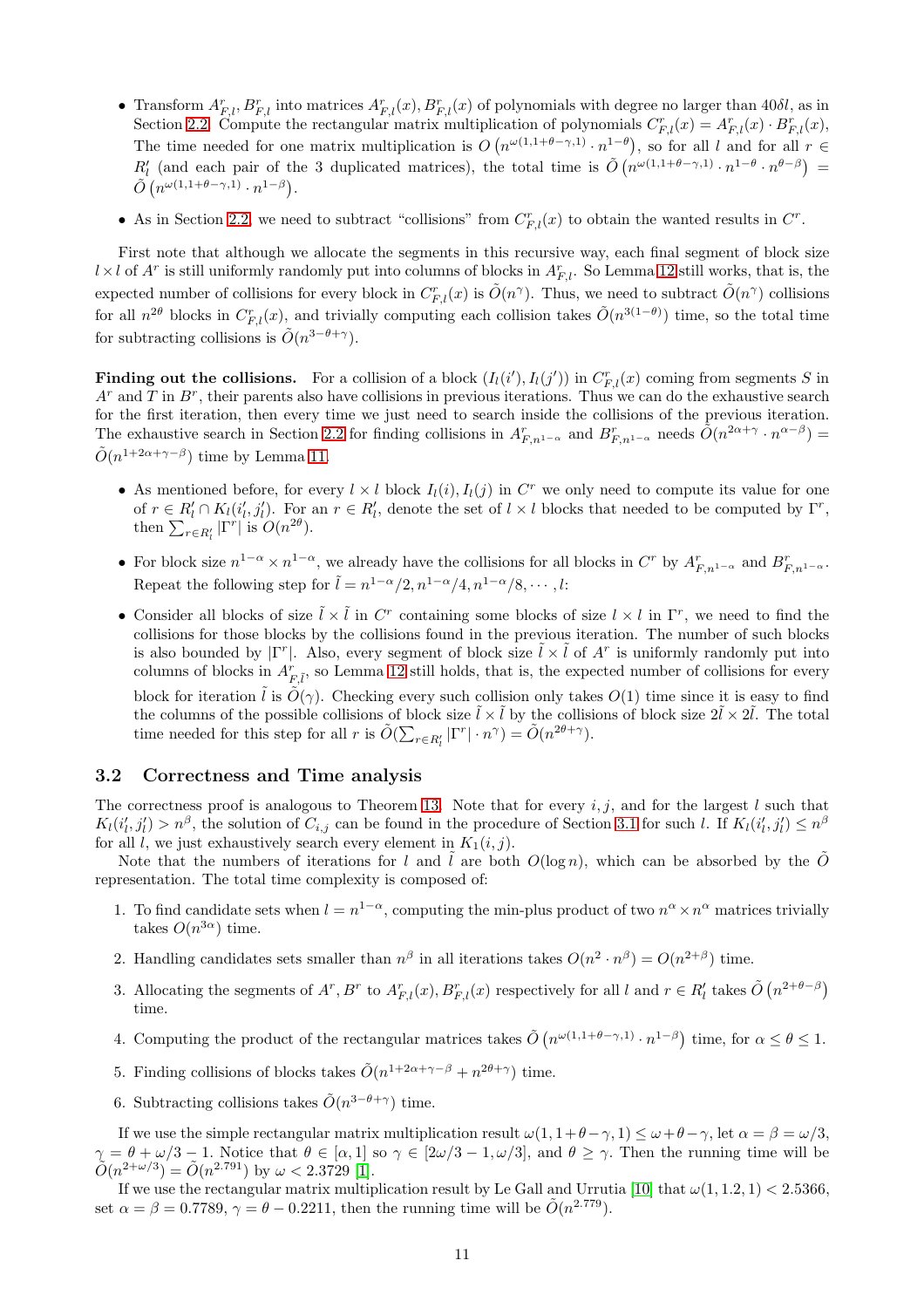## <span id="page-11-3"></span>References

- <span id="page-11-1"></span>[1] Josh Alman and Virginia Vassilevska Williams. A refined laser method and faster matrix multiplication, 2020.
- [2] N. Alon, Z. Galil, and O. Margalit. On the exponent of the all pairs shortest path problem. Journal of Computer  $\mathcal C$  System Sciences, 54(2):255–262, 1997.
- <span id="page-11-4"></span>[3] Karl Bringmann, Fabrizio Grandoni, Barna Saha, and Virginia Vassilevska Williams. Truly subcubic algorithms for language edit distance and rna folding via fast bounded-difference min-plus product. SIAM Journal on Computing, 48(2):481–512, 2019.
- <span id="page-11-14"></span>[4] Karl Bringmann, Marvin Künnemann, and Karol Wundefinedgrzycki. Approximating APSP without scaling: Equivalence of approximate min-plus and exact min-max. In *Proceedings of the 51st Annual* ACM SIGACT Symposium on Theory of Computing, STOC 2019, page 943–954, New York, NY, USA, 2019. Association for Computing Machinery.
- <span id="page-11-15"></span>[5] Michael B. Cohen, Yin Tat Lee, and Zhao Song. Solving linear programs in the current matrix multiplication time. In Proceedings of the 51st Annual ACM SIGACT Symposium on Theory of Computing, STOC 2019, page 938–942, New York, NY, USA, 2019. Association for Computing Machinery.
- <span id="page-11-11"></span><span id="page-11-2"></span>[6] D. Coppersmith and S. Winograd. Matrix multiplication via arithmetic progressions. DBLP, pages 1–6, 1987.
- [7] R. Duan and S. Pettie. Fast algorithms for (max, min)-matrix multiplication and bottleneck shortest paths. In Proceedings 20th ACM-SIAM Symposium on Discrete Algorithms (SODA), pages 384–391, 2009.
- <span id="page-11-13"></span>[8] Ran Duan, Ce Jin, and Hongxun Wu. Faster Algorithms for All Pairs Non-Decreasing Paths Problem. In Christel Baier, Ioannis Chatzigiannakis, Paola Flocchini, and Stefano Leonardi, editors, 46th International Colloquium on Automata, Languages, and Programming (ICALP 2019), volume 132 of Leibniz International Proceedings in Informatics (LIPIcs), pages 48:1–48:13, Dagstuhl, Germany, 2019. Schloss Dagstuhl–Leibniz-Zentrum fuer Informatik.
- <span id="page-11-7"></span><span id="page-11-6"></span>[9] M. Fredman. New bounds on the complexity of the shortest path problem. SIAM J. Comput., 5:83–89, 1976.
- [10] Francois Le Gall and Florent Urrutia. Improved rectangular matrix multiplication using powers of the Coppersmith-Winograd tensor. In Artur Czumaj, editor, Proceedings of the Twenty-Ninth Annual ACM-SIAM Symposium on Discrete Algorithms, SODA 2018, New Orleans, LA, USA, January 7-10, 2018, pages 1029–1046. SIAM, 2018.
- <span id="page-11-16"></span>[11] Shunhua Jiang, Zhao Song, Omri Weinstein, and Hengjie Zhang. A faster algorithm for solving general LPs. In Proceedings of the 53rd Annual ACM SIGACT Symposium on Theory of Computing, STOC 2021, page 823–832, New York, NY, USA, 2021. Association for Computing Machinery.
- <span id="page-11-17"></span>[12] François Le Gall. Faster algorithms for rectangular matrix multiplication. In 2012 IEEE 53rd Annual Symposium on Foundations of Computer Science, pages 514–523, 2012.
- <span id="page-11-9"></span><span id="page-11-8"></span>[13] J. Matoušek. Computing dominances in  $e^n$ . Information Processing Letters, 38(5):277-278, 1991.
- [14] R. Seidel. On the all-pairs-shortest-path problem in unweighted undirected graphs. Journal of Computer and System Sciences, 51(3):400–403, 1995.
- <span id="page-11-10"></span>[15] V. Vassilevska, R. Williams, and R. Yuster. All-pairs bottleneck paths for general graphs in truly subcubic time. In  $STOC$ , pages 585–589, 2007.
- <span id="page-11-0"></span>[16] R. R. Williams. Faster all-pairs shortest paths via circuit complexity. SIAM Journal on Computing, 47(5):1965–1985, 2018.
- <span id="page-11-12"></span>[17] Virginia Vassilevska Williams. Nondecreasing paths in a weighted graph or: How to optimally read a train schedule. ACM Trans. Algorithms, 6(4), September 2010.
- <span id="page-11-5"></span>[18] Virginia Vassilevska Williams and Yinzhan Xu. Truly subcubic min-plus product for less structured matrices, with applications. In Proceedings of the Thirty-First Annual ACM-SIAM Symposium on Discrete Algorithms, SODA '20, page 12–29, USA, 2020. Society for Industrial and Applied Mathematics.